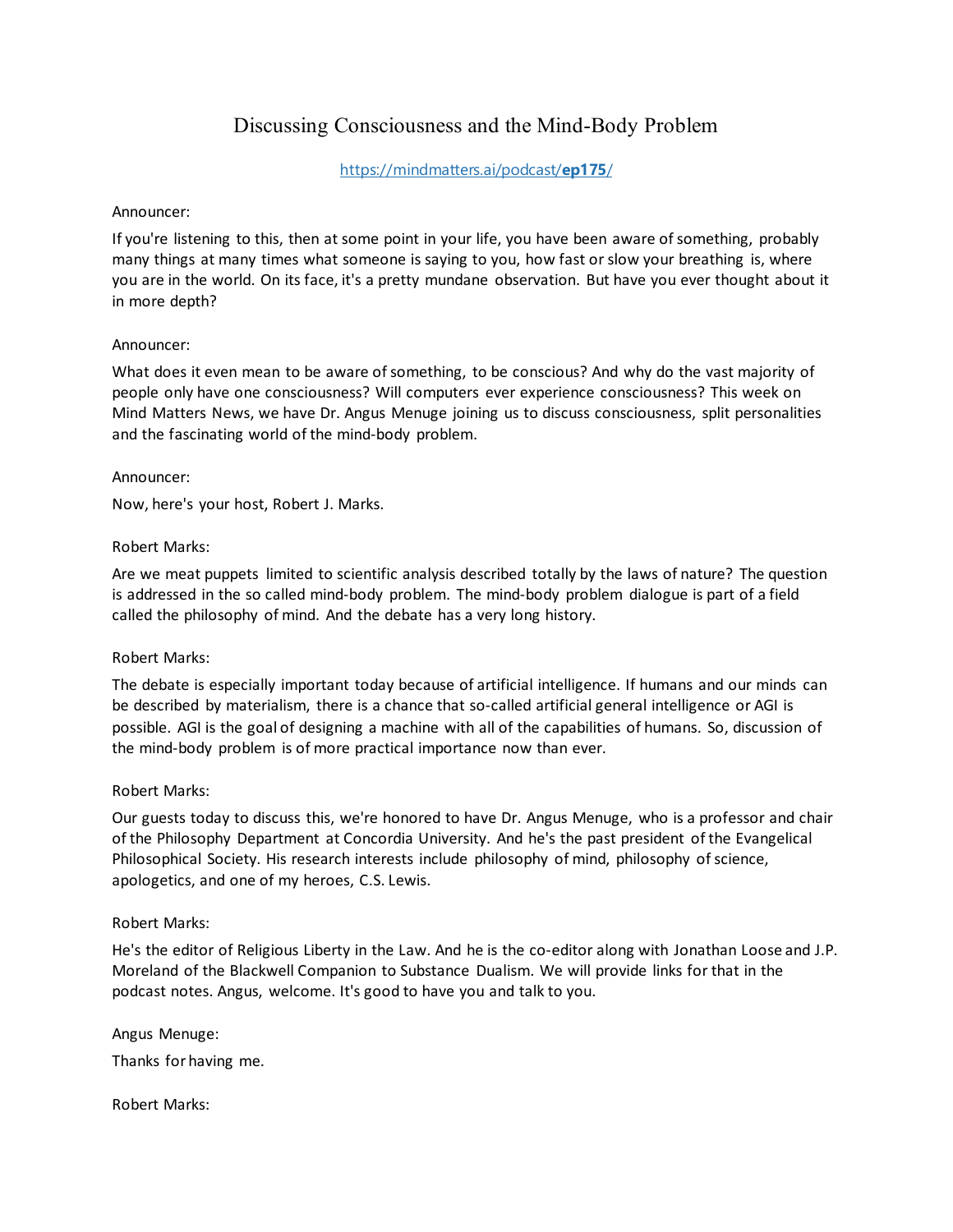You and I met in 2011. It was a conference at Cornell. And the funny thing, you go to conferences, you have introductions, and often you forget those introductions, but we introduced ourselves to each other and we both remember it because it was kind of unusual.

#### Robert Marks:

Could you relate that story? It's kind of amusing.

#### Angus Menuge:

Yeah. Well, the part that I remember is that seeing that my name was Angus, you quickly associated me with Angus Young of AC/DC. And I kind of regret it in light of the compensation which philosophers receive that that simply was not the case.

#### Robert Marks:

Yeah, that was hilarious. If you're not familiar with AC/DC, they're a heavy metal group and their lead guitarist is Angus Young. He's the front man for the group and very different from Angus Menuge, but they both share the name of Angus. And I guess that Angus is a common name in some places of the world, but you're only the second Angus that I'm aware of.

#### Robert Marks:

Plus, I think the audience can tell that you have kind of an accent. But Menuge, I think you mentioned is a French name but you have a British accent. What happened?

#### Angus Menuge:

Well, I grew up in England. My father's parents were both from Normandy, France, however. So that's where the French surname comes from. My grandfather though, his folks were from Dundee, Scotland, and my mother decided to give me a Scottish name. So, I am slightly Scottish as well. So, I'm a bit of a strange mix.

#### Robert Marks:

I talked to a guy that speaks the King's English. And I mentioned to him that in the United States, anybody that talks with a beautiful English accent sounds like their IQ is about 20 points higher. He interrupted me and he said, "No, no, no. Thirty points." And he's right. So, there's something about the sophistication of the British accent which I think is very impressive for some reason across the United States.

#### Robert Marks:

Well, let's get to what we want to talk about. I know that you are an expert in the philosophy of mind and including the mind-body problem. What is the mind-body problem? How can you explain it in a high level?

#### Angus Menuge:

Well, the real question is how two such different realms can relate. The classical mind-body problem is if you think of mind and body as substances in the fundamental category of thing, then it would seem that if something is physical, if it's a body, it's extended in space, it's located in space, it's publicly observable, it's quantifiable and measurable.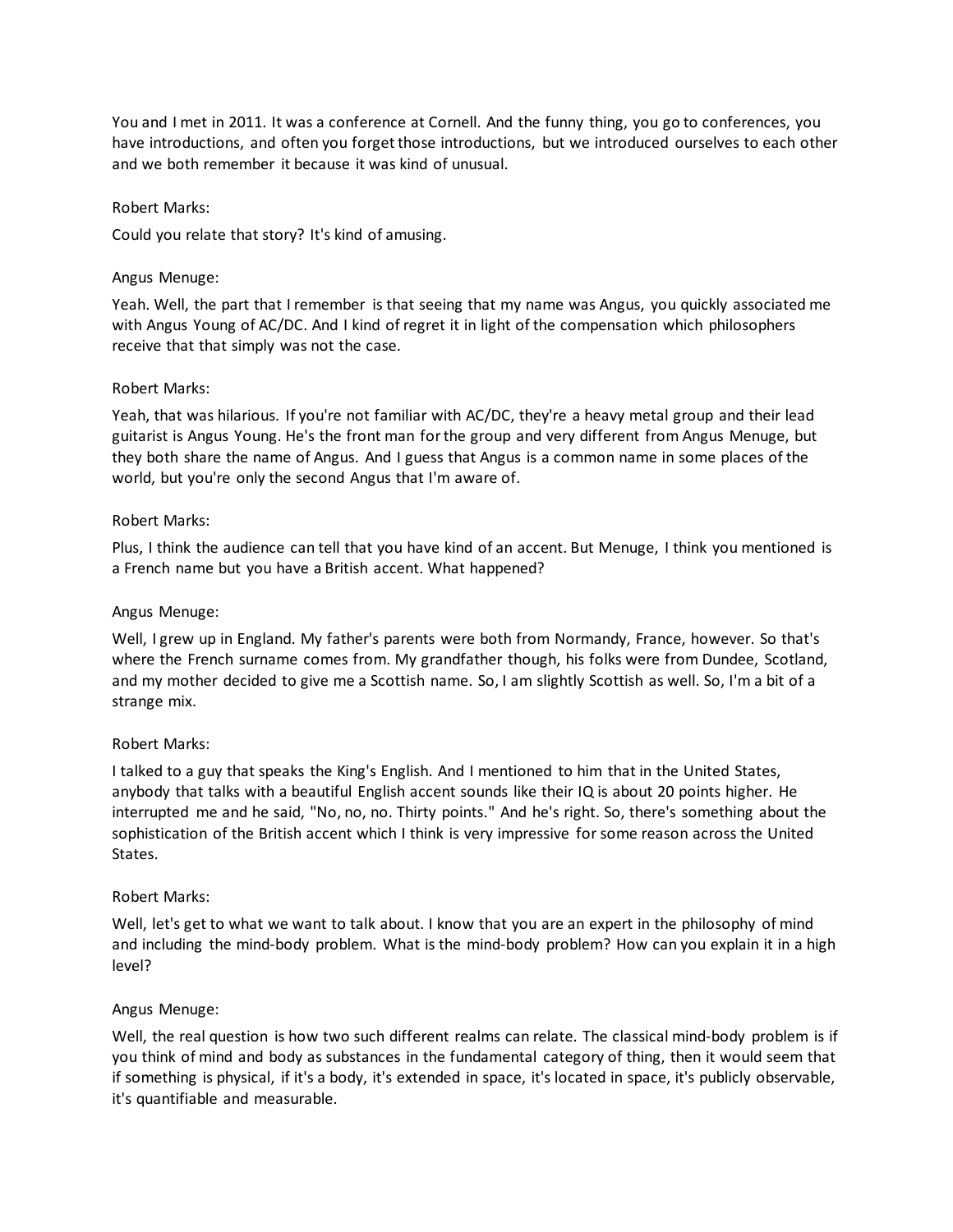But if we think of the mind as a thing, going back to the former idea of the soul, then the soul does not seem to take up space, or at least not in the same way. It doesn't exclude other physical objects from space. It has no definite location in space. And it's not the sort of thing that can be publicly observed as we expect in science. We're acquainted with our mind or our soul most directly through introspection.

### Angus Menuge:

And I can introspect my mind and you can introspect yours, but I cannot observe your mind and nor can I introspect your mind. So, you have these two very different realms, these two very different kinds of things. And the obvious question is, "How can such two very different kinds of thing interact?"

### Angus Menuge:

And Princess Elizabeth raised this question to Rene Descartes asking, "Well, if the mind, for example, moves the body, it seems that bodies are moved by some sort of impulse or contact. But how can something which is non-physical impart an impulse? How can it touch or contact a body?" And so really, the mind-body problem is a question of what is the medium or intermediary between these two realms.

### Angus Menuge:

And if one cannot answer that question, many will argue, "Well, then you have to abandon the idea of dualism that there are these two different kinds of substance altogether."

### Robert Marks:

Okay. I think, help me out because I'm not an expert in the field, but it seems to me that we only have empirical evidence of the differentiation of the mind and the body recently through so-called near-death experiences. This has got a lot of play in the last, I don't know, few decades. Because right now, we have the ability to raise people who have been clinically dead and they talk about their minds separating from their body.

# Robert Marks:

So, I think this is empirical evidence that the mind and the body are not the same or that there's a part of the mind which is not part of the body. Is there any other evidence? And what do you think of ... Do you think this near-death experience is compelling evidence for the difference between the mind and the body?

#### Angus Menuge:

Well, there's two kinds of evidence that one could give. One is just from a phenomenological analysis of the mind. What is it like to have an experience? The fact that we can have thoughts about other things, intentionality. So, subjectivity and intentionality are properties that we meet in introspection, but which none of the physical sciences seem to disclose.

#### Angus Menuge:

When you look at somebody's brain in a brain scan or when you think of a person in terms of chemical or electrical or other physical events, there's no reason ever to postulate either subjectivity or intentionality. Now, the near-death experiences that have recently been studied, it's really only recent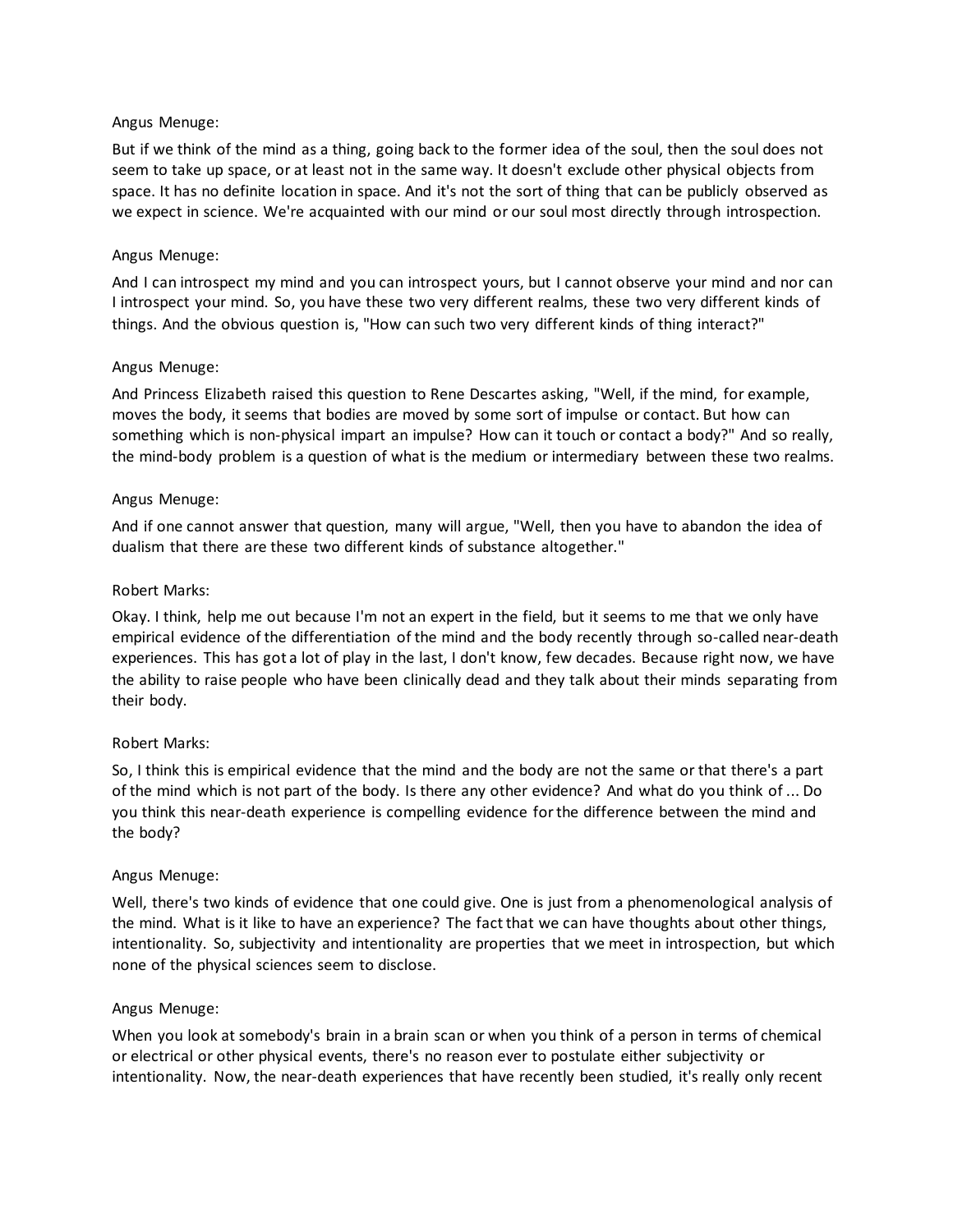because it's only in the past few decades that there have been a large number of people who have been successfully resuscitated and are able to report these experiences.

### Angus Menuge:

The evidence here which is most extraordinary and telling are so-called evidential near-death experiences. That is to say that the patient reports from the time at which there was no measurable brain function, witnessing numbers on medical machines, or the location of items like shoes, or facts that were subsequently independently verified.

### Angus Menuge:

They actually recall things which we know objectively are true, which they could not have observed from their position when they were unconscious, certainly could not have seen through their eyes because their eyes were closed. And they cannot be written off by hallucinations or a waking brain phenomenon as the person returns. Because, of course, if it were a hallucination, the chances that that hallucination would line up with something we know independently to be fact are next to nothing, especially when somebody accurately reports all the serial numbers on a medical machine. And those numbers would only be observable in the normal way if you were many feet above where the patient's body was.

### Angus Menuge:

They seem to provide evidence that there is a possibility of a consciousness which is separate from, distinct from normal brain functioning.

### Robert Marks:

That's just fascinating. I find this topic just very fascinating. You mentioned Descartes, and so this mindbody problem has been around for a long time. What's some of the history of the mind-body problem?

#### Angus Menuge:

Well, one can probably go back further. If you think about the history of thinking about the soul, initially the soul was thought of as the form of the body, what gives a body its life, as well as in rational beings like ourselves, our consciousness. This was the understanding that you have in Aristotle and Aquinas, for example.

#### Angus Menuge:

But the mind-body problem starts to become severe when you get to the point of Descartes, because Descartes does an analysis of the essence of different kinds of substance. And he's very careful about this. When he looks at the mind, he sees that what's distinctive about the mind is that its states and activities cannot be separated from it. So that you can be wanting something and thinking about something and feeling about something but it's one eye that's doing all of them.

#### Angus Menuge:

And likewise, you can have multiple experiences at the same time, yet they all belong to one subject. And so, he recognizes that his thoughts and experiences cannot be separated from him. What's different about physical things is they seemed to be aggregates of separable parts. So, if you think about a table, for example, it's made up of parts. The tabletop and the legs, or you could keep on going down to the level of molecules and atoms and all the rest of it.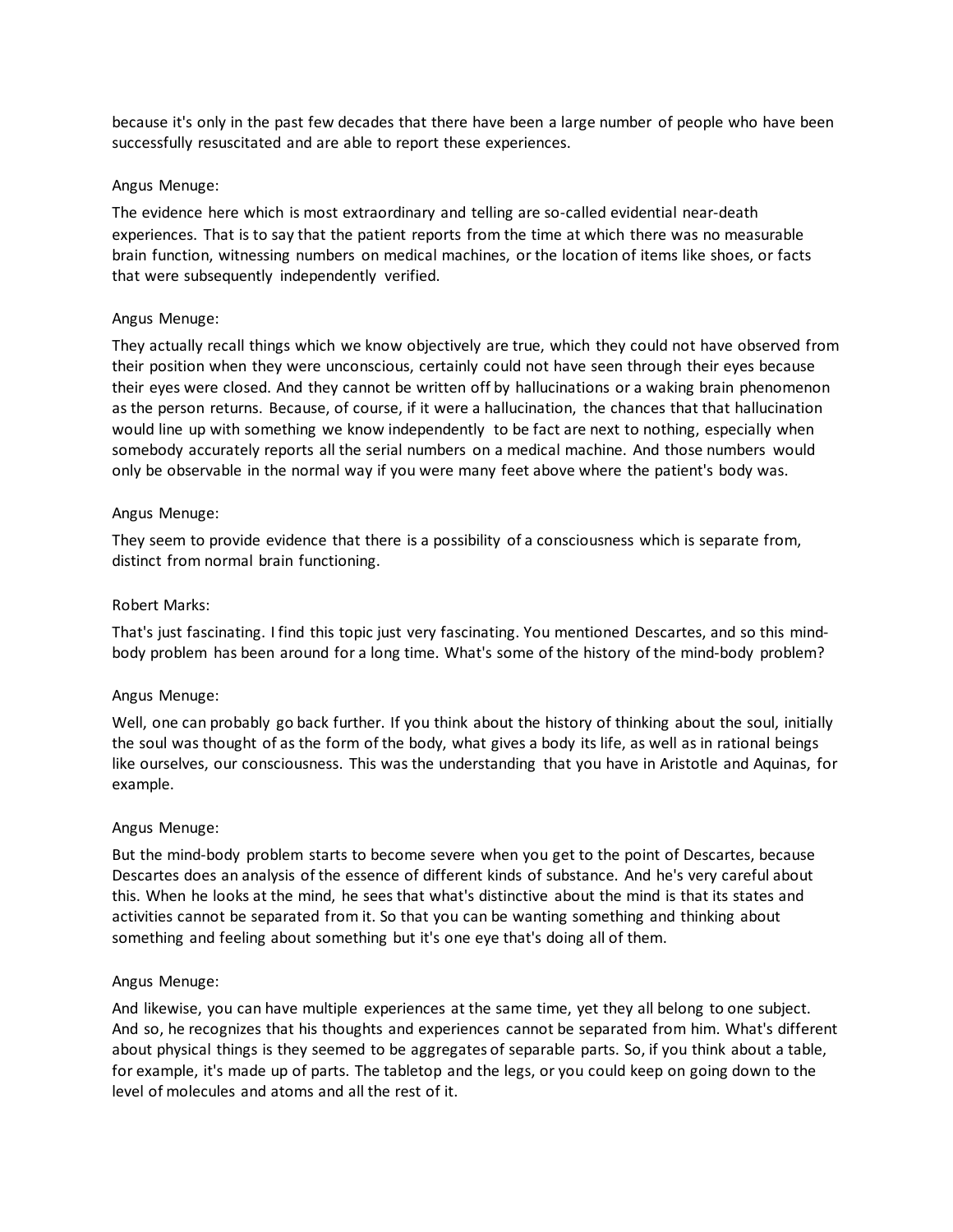And it's possible for those parts to be detached and for them to exist separately. But it doesn't seem that thoughts and experiences are like that at all. It doesn't seem that one person's pain could actually exist outside their mind or be transferred to anybody else's mind, either. Part of its identity is tied to the one who is feeling the pain. And the same thing for thoughts in general. And so, his analysis seems to show that mind and matter are fundamentally different kinds of thing or substances.

# Angus Menuge:

And so, from that point on, we seemed to have an interaction problem. Many philosophers, materialists like Hobbs, but even people sympathetic with Descartes, raised this issue that they couldn't really see what was the mechanism or the medium by which mind and matter could interact. So, when I wanted to raise my arm, my wanting seems to be something, an immaterial property of my mind. And yet my arm raising is obviously a physical, physiological, measurable activity.

### Angus Menuge:

How do we get from one to the other? Likewise, if I damaged my toe and the nerve signals are sent through my nervous system, eventually I have a quale. That is to say, there's an experience of what it's like to be in pain. How is it that there is a kind of a translation between the purely physical and objective and the mental and subjective?

### Angus Menuge:

And by the way, people have thought you can solve this problem. Later on, they say, "Oh, well, I can believe an organism is purely physical as a substance, but we have two different kinds of properties." We have physical properties and mental properties. However, Jaegwon Kim, I think rightly points out that here, there is what he calls Descartes' revenge.

#### Angus Menuge:

People who think they can solve the problem this way haven't thought hard enough because the fact remains that mental properties, like subjectivity, intentionality, that your thoughts are about things, are so different than physical properties that the mind-body problem arises all over again at the level of properties.

#### Angus Menuge:

In other words, why should my thinking about something or my wanting a drink of milk, why should that mental property have any ability to produce changes in physical properties in my body such as opening the fridge? So, the mind-body problem actually is much harder to get out of than people think. And so, this of course led in the 20th century to many philosophers embracing physicalism and saying, "Well, really, the only way that we can answer this problem is to somehow show that the mental either reduces to the physical or at least it's entirely determined by the physical, so that we don't really end up giving this independent causal power to the mind."

#### Robert Marks:

Yeah. I've done a lot of work in artificial intelligence on emergence. And I think if you're a materialist, you have to believe that evolutionary-wise, that the mind developed as an emergence of the brain. Yet, there's all of this evidence that indeed, this is not the case, that the mind is much greater than the body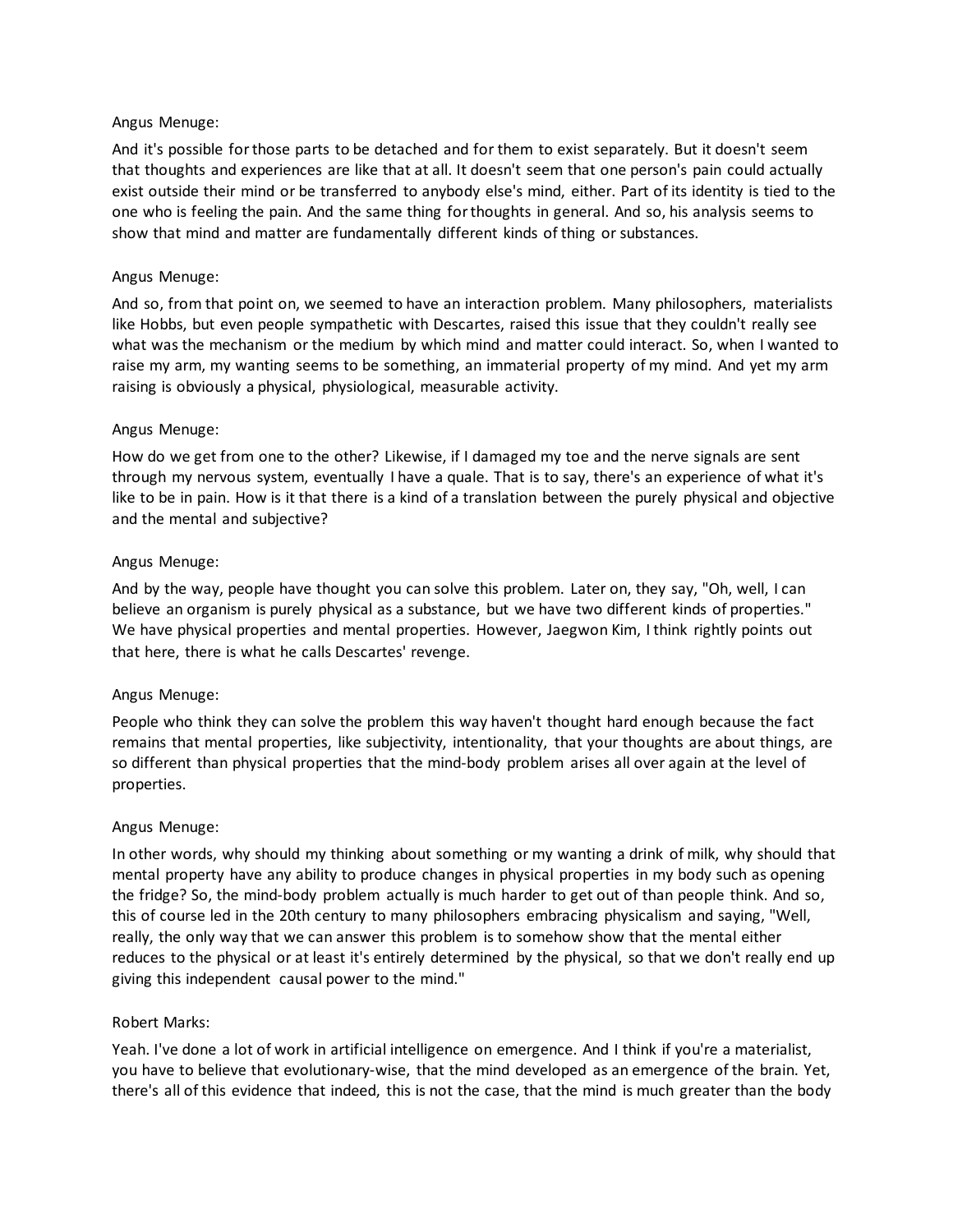can ever be. So, I'm sure that there's a number of different models of the mind-body problem. What are some of the main mind-body problem models that are popular and discussed today?

### Angus Menuge:

Well, there are some like Richard Swinburne who is really a defender of a modified form of Cartesian substance dualism. And he, along with other substance dualists has gone back to this original challenge and argued that it's not compelling. So, one solution is simply to point out that in fact, in general, there doesn't have to be a conceptual or logical connection between causes and effects. That isn't even true at the physical level.

### Angus Menuge:

There isn't really any logical connection between a drop in temperature and water turning to ice. Nonetheless, that we discover that there is a reliable connection between the two. And so, some dualists have argued that we don't have to have a theory about how mind and body interact to accept that we have good evidence that they interact.

### Angus Menuge:

And so, Swinburne, for example, gives the example that we've known for centuries, that if you stick a pin in someone, it causes pain. So, there is a clear path between the physical event and a psychological reaction. And it appears, all our evidence says that there is a clear causal connection between a mental volition to raise one's arm and the arm being raised. So, one solution is just to say, "We will go with the facts. This is what happens," even if we cannot give a fully satisfying explanation.

#### Angus Menuge:

Others though would try to say, "Well, we'll have to re-conceive the mind. We'll have to view it as supervening or emerging from the brain." This though ends up with a serious difficulty which again, Kim addresses. If you want to take the physicalist line and say that the physical really is where the causal power resides, and then you say, "Well, from that, these thoughts emerge," it seems that those thoughts have to be epiphenomenal. They can't really cause anything because they're preempted by the states of the brain.

#### Robert Marks:

That's a big word. Could you define epiphenomenal?

#### Angus Menuge:

Yeah. Epiphenomenal means that something is caused by something else. So, for example, your desire to open the fridge is caused by a brain state. But on this view, your desire is not what causes your body to open the fridge, your brain state does. And you see this outrageous view, for example, in Daniel Wegner's book, The Illusion of Conscious Will, where he says that in reality, your desires to do things are just causally powerless previews of what your brain is going to make your body do.

#### Angus Menuge:

Now, most physicalists don't want that. They would like to have a view of mental causation because after all, if we don't do things because of our beliefs and desires, it looks like our behavior isn't rational. If I don't, for example, write down the answer to a logic problem because I could see that that's what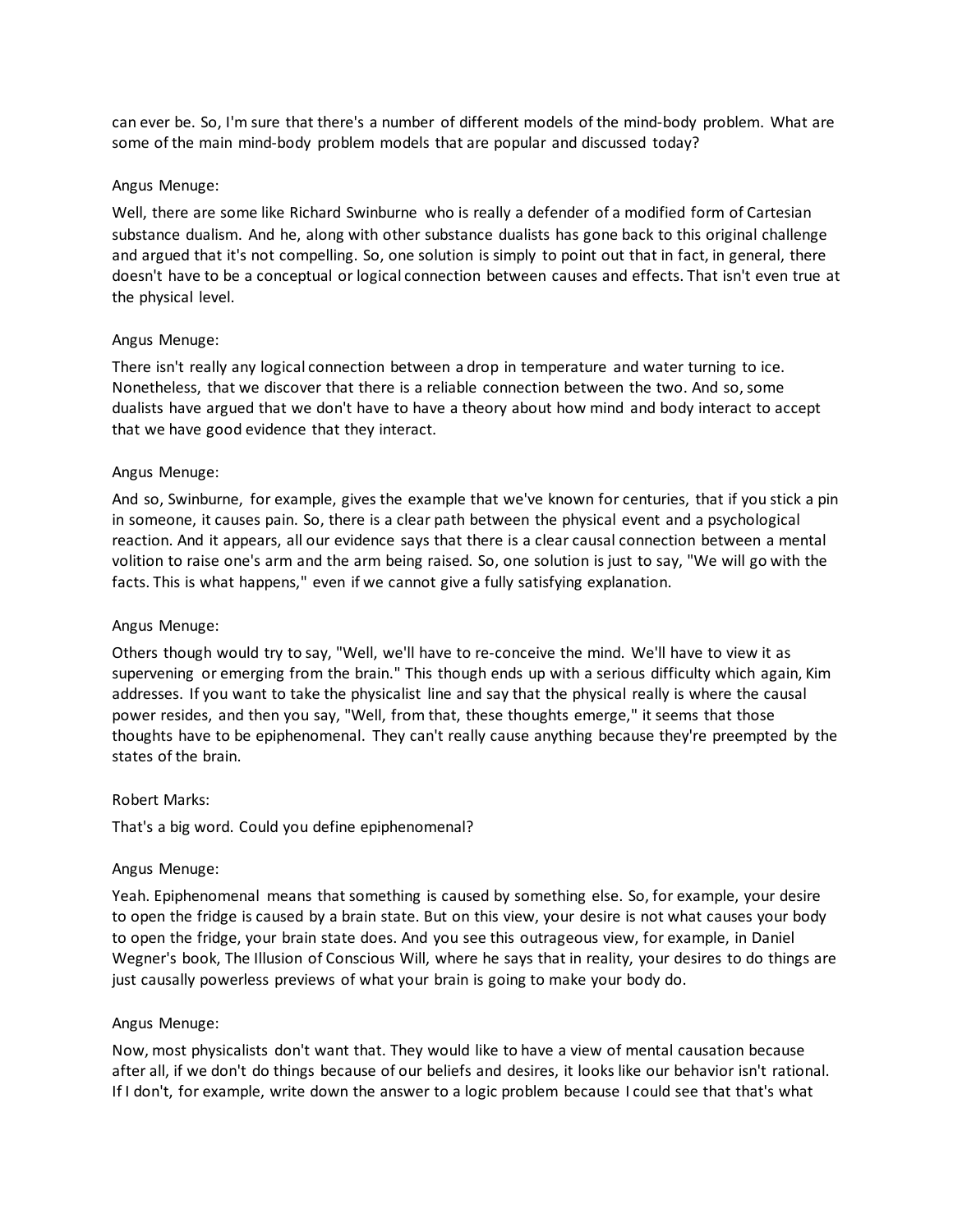followed from certain premises. In other words, because of my mental reasoning, then it looks as if I'm not really reasoning. Rather, I am doing much the same as most of our computers do.

### Angus Menuge:

I look as if I'm reasoning because the engineers put in an arithmetic and logic unit which guarantees that my operations agree with reasoning. But it's not that we think the ordinary computer at least has any insight into logic. It doesn't see that that conclusion follows. It's simply designed so that it will reach the correct conclusion.

### Angus Menuge:

So, there's problems with these kinds of physicalist solutions. And it's interesting that over time, they have moved more and more in non-reductionist directions. There are more and more who will use the language of emergence. And yet, they seemed to be in an unstable place. They want the mind to be able to do something because they recognize that if your thoughts don't really direct your actions, they're no longer rational. We can't make sense of why you do things.

### Angus Menuge:

Trouble is, there are people like Jaegwon Kim waiting to say that it's hard to see how the mental qualities, the mental properties, of you could cause anything. And he calls this the exclusion problem. Because everything about your states is really caused by the brain, aren't those brain states also sufficient to cause the next state of your nervous system and also everything that your body does? And if they are, then there really isn't any room for your mind to do anything. It becomes a redundant sort of rider, kind of like the surf on the top of a wave. So it's thrown up by the brain, but there's no work for it really to do.

#### Angus Menuge:

Or Huxley's analogy was, with a steam locomotive, the steam drives the engine and it also is used for the whistle. But the whistle's blowing doesn't contribute anything to the motion of the locomotive. And that's where you seem to end up with that sort of problem. And then, it's amazing now that there are oppositions that are being endorsed which would have seemed quite desperate. Such as panpsychisms, such as the idea, "Well, maybe everything physical has something mind-like about it, and so that eventually mind-like properties emerge."

#### Angus Menuge:

So, there's been extraordinary proliferation of theories. And about the only thing that people can agree on in philosophy of mind is that all of them have problems. The one thing they have in common is that they all seem to have serious difficulties and are unsatisfactory in one way rather than another.

#### Robert Marks:

So, that leads me to the question, what is your take? Where do you fall in these different models?

#### Angus Menuge:

Where I would fall on this is I think there is some truth to substance dualism, although I don't myself entirely like the Cartesian approach. I think that Augustine was right that we can think of the soul or the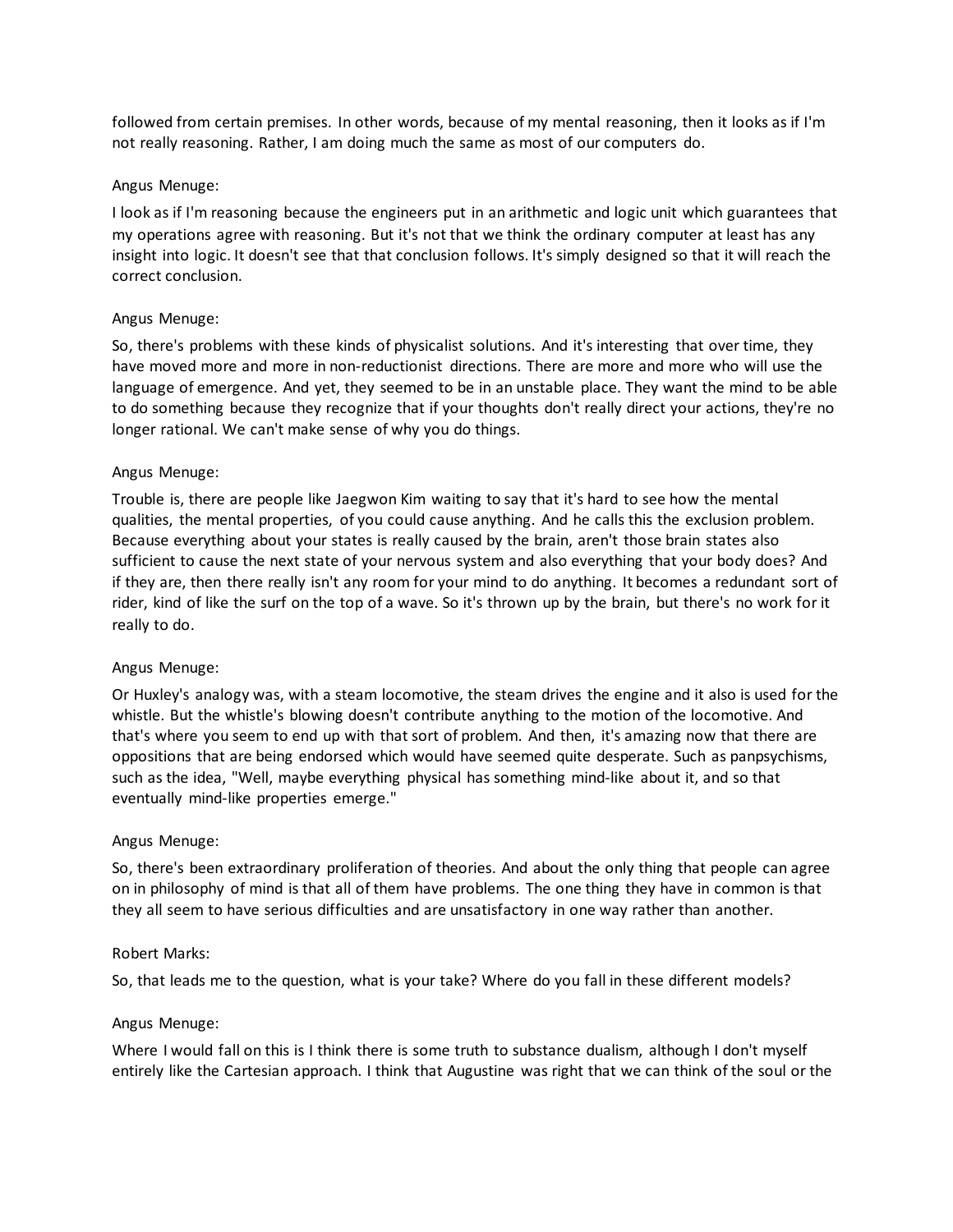mind as being present in space, it's just we have to think in terms of different ways things can be present.

### Angus Menuge:

After all, when God is ... we speak of Him as being omnipresent. We don't think that that is by way of being a physical object. Or by excluding other physical objects, he can be present wherever physical objects are. And Augustine's view is that the soul is present in the body wherever sensation is, so it isn't somehow this bizarre entity that Descartes seemed to describe that had no real location.

### Angus Menuge:

But I think as well, it's unsatisfactory to just say that, "Well, mind and body interact, that's it and it's a mystery, but we have good evidence that they do." I would hope that we can say something illuminating. My own view and I hear I'm influenced by my background in computers is that I see all the time evidence that there is transmission of information between two realms.

### Angus Menuge:

So, when a computer scientist thinks of an algorithm in the abstract such as, say, the quicksort. Well, then once he has that idea ...

### Robert Marks:

Describe this quick sort. I guess it's a way of arranging random numbers in order, is that right?

### Angus Menuge:

Yeah. The idea of the quicksort is just that you have a list of elements in random order. It selects a pivot. And then, it is a kind of amazing recursive function that partitions the set. And then for each of those subsets, it partitions them. And it's really a brilliant, brilliant algorithm. And when it's all done, everything has been sorted just by dividing them into the categories of pivot, things less than the pivot and things greater than or equal to the pivot, over and over again. It's a thing of real beauty.

#### Robert Marks:

So, you have an algorithm now that is a step-by-step recursive procedure to do something.

#### Angus Menuge:

Yeah. I mean, the point is that it's a universal procedure. It transcends any physical embodiment in this way. That once you have that correct algorithm and you have verified it, you can write an indefinite, potentially infinite number of programs to implement it. It could be encoded at the hardware level an indefinite number of times.

# Angus Menuge:

So, the idea is very abstract and it can be encoded physically over and over again. Or what's interesting is we just went from something which is intangible and abstract, the algorithm to an implementation which ultimately is a machine switches being on and off which is thoroughly physical. And yet information exists in both forms. So, my view is the information has the right sort of Janus-faced quality to be the intermediary between mind and body.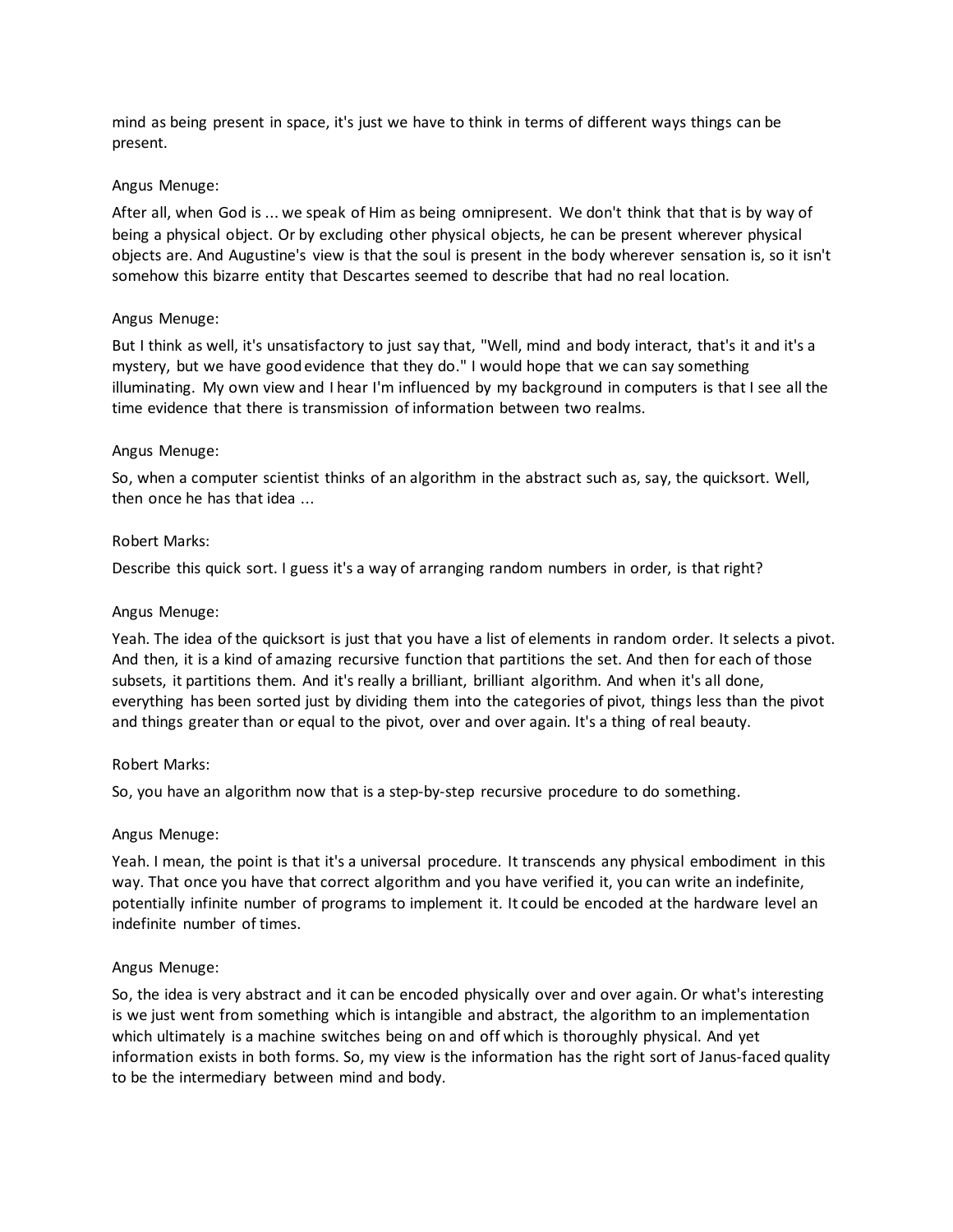Simple everyday example is reading and writing. When I read, my eyes interact with physical marks on a page. And yet as a result, I have thoughts then I can store memories. And it seems that these engrams in my brain, they're physical as well. And likewise, as I'm thinking about an essay, I have ideas in my mind. They're translated into things that I can write down.

### Angus Menuge:

So, my thinking is that we need to think of the human being as an integrated system. And that integrated system has within it an automatic translation function. And what that means is that we can go from, for example, an abstract volition where you notice that when you want to raise your arm, you don't have to have taken a PhD in Physiology and know what's really going on, right?

Robert Marks:

Right.

### Angus Menuge:

You have an incredibly abstract specification. Raise my arm. And every time you do it, it's probably different. And yet, a motor program or probably a suite of motor programs takes over. So, what happens? I think what happens is that your volition is translated into a physical instruction that then implements that volition.

### Angus Menuge:

Likewise going the other way, when you stub your toe and signals are sent back to the brain, there is an automatic translation that then gives you a subjective feeling of pain which we say is in the toe. It's kind of interesting. It points to where the damage is which is what you need to know. But it doesn't tell you all about the specific neurological events that have gone on. And you wouldn't want to know that anyway because what really guides your action are very general things.

#### Angus Menuge:

It would be a very poorly-designed system if every time we wanted to raise our arm, we'd have to know how to adjust each and every molecule in our arm or what specific pattern of nerve signals we would have to send. Well, then we'd be unable to act. And likewise, if what matters is that I don't stub my toe again, all I've got to remember is, "Don't push your toe like that." Rather than worrying about how I did it this time because the odds are I'd never do the same physical movement again.

#### Robert Marks:

Yeah. Some of us are slow learners, I guess.

Angus Menuge:

Yeah, you're right.

#### Robert Marks:

Okay. Well, this is great. We've gone for a long time here, but I still have one more question that I want to ask you. And I wonder if you've thought about this. Artificial intelligence and artificial general intelligence now is pushing towards a machine that can totally duplicate the functions of the human.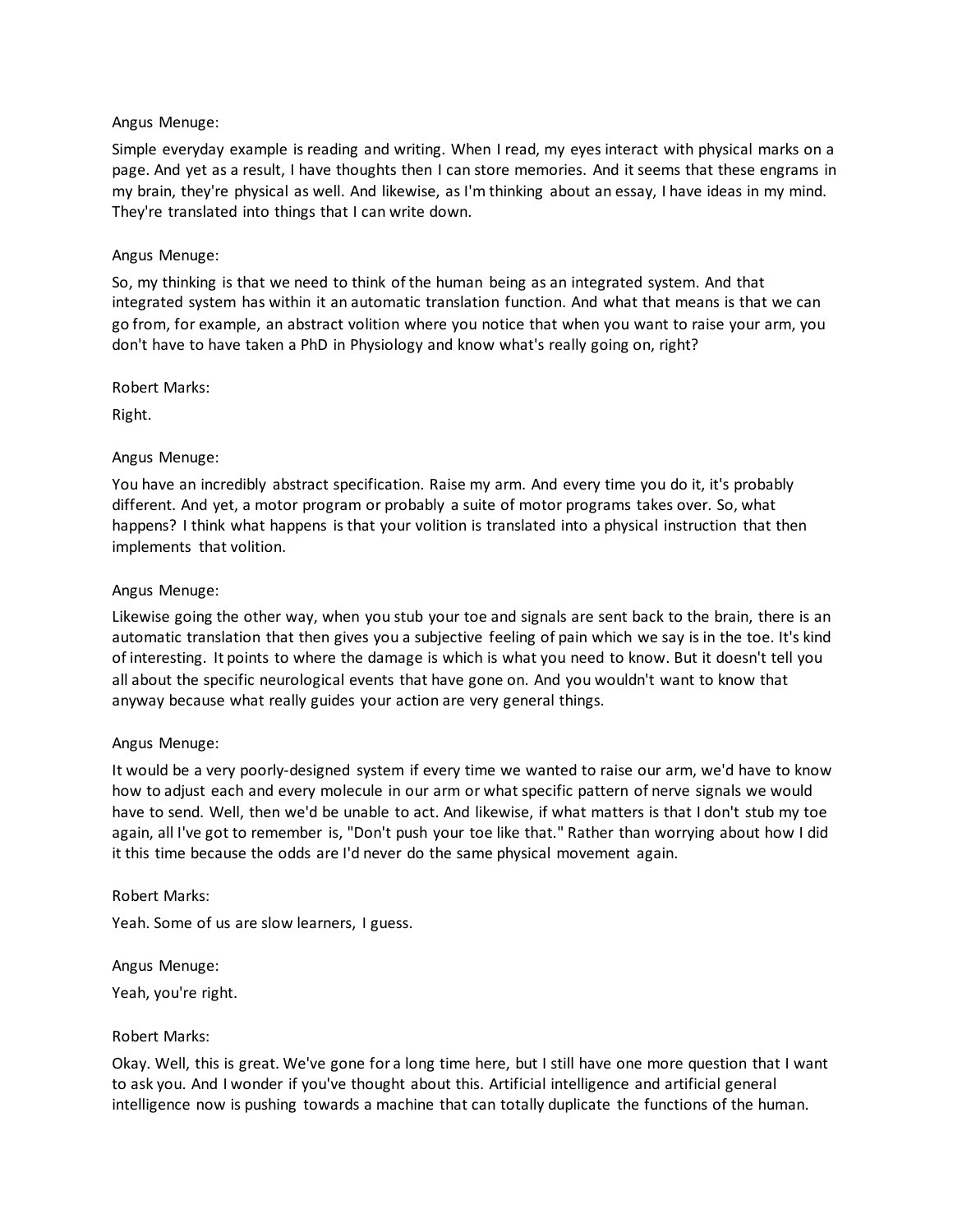### Robert Marks:

Now, if dualism is true and the mind is not totally contained in the brain, there's something nonalgorithmic which is happening external to the human mind or the human brain, if you will. And that seems to have great implications on whether or not artificial general intelligence can ever be implemented. If indeed dualism is true, doesn't that mean that we will never be able to have artificial general intelligence where we have a strict duplication of human performance?

# Angus Menuge:

Yeah, I think it does. I mean, I think that there will be artificial general intelligence in the sense that there are very sophisticated learning algorithms that can generalize and so they can move from their initial training domain to work in new areas. So, at the level of just being able to formally solve problems, that's to say that there is a transformation from a problem to a solution, I think that in that sense, you could say there'll be artificial general intelligence.

### Angus Menuge:

However, what you're asking about is will it really duplicate everything about the human mind? And there I think, no, because I don't see any reason from these amazing enhancements of the complexity of these systems to think that the system would move from not having subjective awareness to having it or from moving to its states having true intentionality to be about anything beyond themselves.

### Angus Menuge:

So, I think that the fundamental issues are metaphysical. We're aware that there's something it's like to be us and that we can think about the world. And we can also think about things which is arguable, no physical system ought to be able to think about, abstract principles like the laws of logic or when we prove theorems about prime numbers. Well, no physical system has ever physically interacted with any of these things.

#### Angus Menuge:

So, the very contents of our thoughts seem to suggest that we have access to a realm. In a way, it's a somewhat platonic realm. But without getting into that issue, that's certainly a realm of things which are not purely physical. We know, for example, lots of things about the set of integers. There's an infinite number of integers and we can prove theorems, for example, by mathematical induction that apply to every one of them. But all physical causal interactions seemed to be finite.

#### Angus Menuge:

How then can an AI physical system ever get to the point where it can truly be said to understand or know things about these sets? Yes, it will be able to follow through rules that will come out with the right output that agrees with the mathematicians' output. This is true. But I don't think it can be said really to understand what an infinite set is or what prime numbers are.

# Robert Marks:

Even on the most fundamental level, a computer can add the numbers two and three, but it has no understanding of what the numbers two and three is nor does it really understand addition. It can do the operation but has no understanding of what's going on. And so, yeah, I agree with you.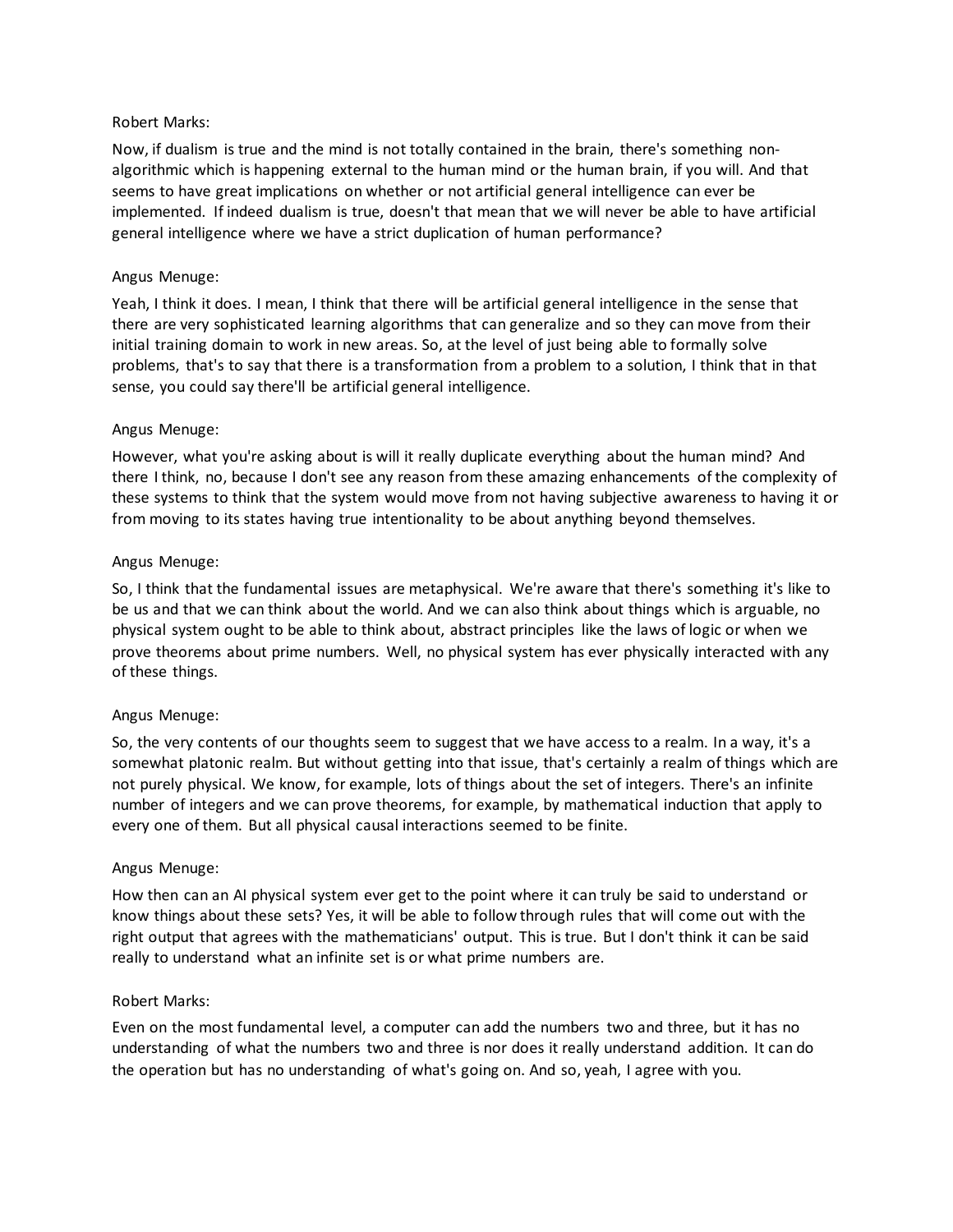### Robert Marks:

I don't think artificial general intelligence, where we have a strict duplication, not a mimicking, I think mimicking is possible, but a strict duplication of human performance, I don't think that that's going to be possible. I think that that is a hard ceiling for artificial intelligence.

### Robert Marks:

There is a lot of research happening in modeling consciousness. Panpsychism, quantum consciousness and the integrated information theory are examples of consciousness models that have been getting a lot of press and visibility lately. Before talking about consciousness, it's important to define consciousness. I have been in arguments with people and we go for a long time. And then at the end, we take the time to define the terms we're talking about and find out that, heck we agree, we wasted all our time arguing.

#### Robert Marks:

So, it's important I think before talking about a topic to define it. So, first, what is the definition of consciousness? Is there a widespread agreement to this definition?

### Angus Menuge:

Well, the problem is it's an ambiguous term that is used to denote distinct ideas. There is one kind of consciousness which philosophers of mind have spent a lot of time on called phenomenal consciousness which is basically experience, your awareness. So, it comes along with the idea of what it is like to see a red rose or to smell that red rose or to feel pain.

Robert Marks: Is this what would be called qualia?

Angus Menuge:

Yes.

Robert Marks: I think you pronounce it different than I do. Qualia.

Angus Menuge: Yeah. Qualia or qualia.

Robert Marks:

Qualia, okay.

#### Angus Menuge:

So, the idea, they once called raw feels because there is something it is like when somebody steps on your toe or if you get an unexpected check from someone, for example. There's a subjective experience that you have. And it seems to be directly accessible to you. You're aware of it. You can't really deny that you're having the experience. And in some sense, although some philosophers question this, you have privileged access to it.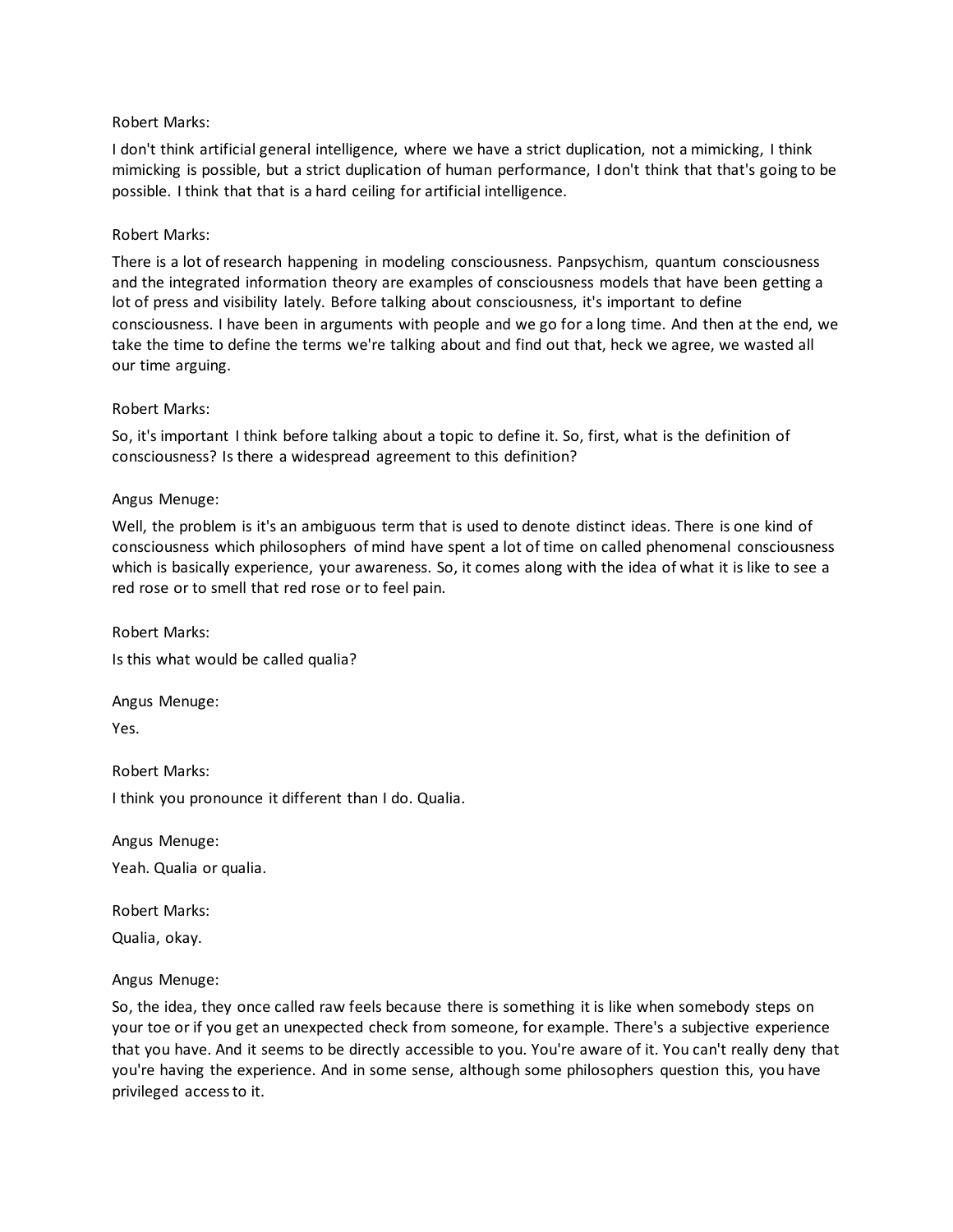In other words, we take a dim view when somebody is writhing in pain if somebody else says, "Oh, no, you're not really in pain." Because they could be acting but if they feel that they are in pain, they're not going to listen to anybody else telling them that they're not, because they're aware of it directly through introspection. However, it's not the only notion of consciousness. Ned Block tried to distinguish what he called access consciousness. And here, the idea is more cognitive. It moves from experience to representational content.

### Angus Menuge:

So, for example, if you're solving a problem in logic or mathematics, there is a content to your thinking. That content might not come with any particular qualia or subjective experience. And yet, it is accessible to your reasoning. So, his idea was that you could perhaps have some qualia that has no particular content. So, you just have a vague pain but it's not a pain that is pointed to anything. And you could also perhaps have thoughts with no associated qualia or experiences or you could have both.

### Angus Menuge:

So, a lot of times when you're thinking about something abstract, you might write something. So, you're thinking about prime numbers but you actually use a symbol to indicate them. So then, you would have both at the same time. But they do seem to be distinct.

#### Angus Menuge:

And then, the other kinds of consciousness appear it seems particularly in human beings, we are also self-conscious so that we are aware of our own awareness. You can, for example, enjoy a sunset but you can also step back and think about your awareness.

#### Robert Marks:

I've never thought of that being self-conscious is kind of a meta-consciousness, isn't it?

Angus Menuge:

Yeah.

Robert Marks: That's fascinating. Yeah.

#### Angus Menuge:

And in fact, there seems almost to be no end to the levels of it. This is something actually that Hegel noticed. So, for example, assuming that we have good reason to believe that other people have minds, I can ... First of all, perhaps I've noticed you and then I'm aware that I'm noticing you. So now, I am selfconscious. But then I start to think that you're conscious. So now, I'm conscious of your being conscious of me being conscious of your being conscious. And there seems to be almost no end to the levels that you could add.

#### Angus Menuge:

Thankfully, we normally don't. But we, in principle, can become aware on many, many levels. And maybe one of the most interesting is what the late Lynne Baker called the first person perspective. She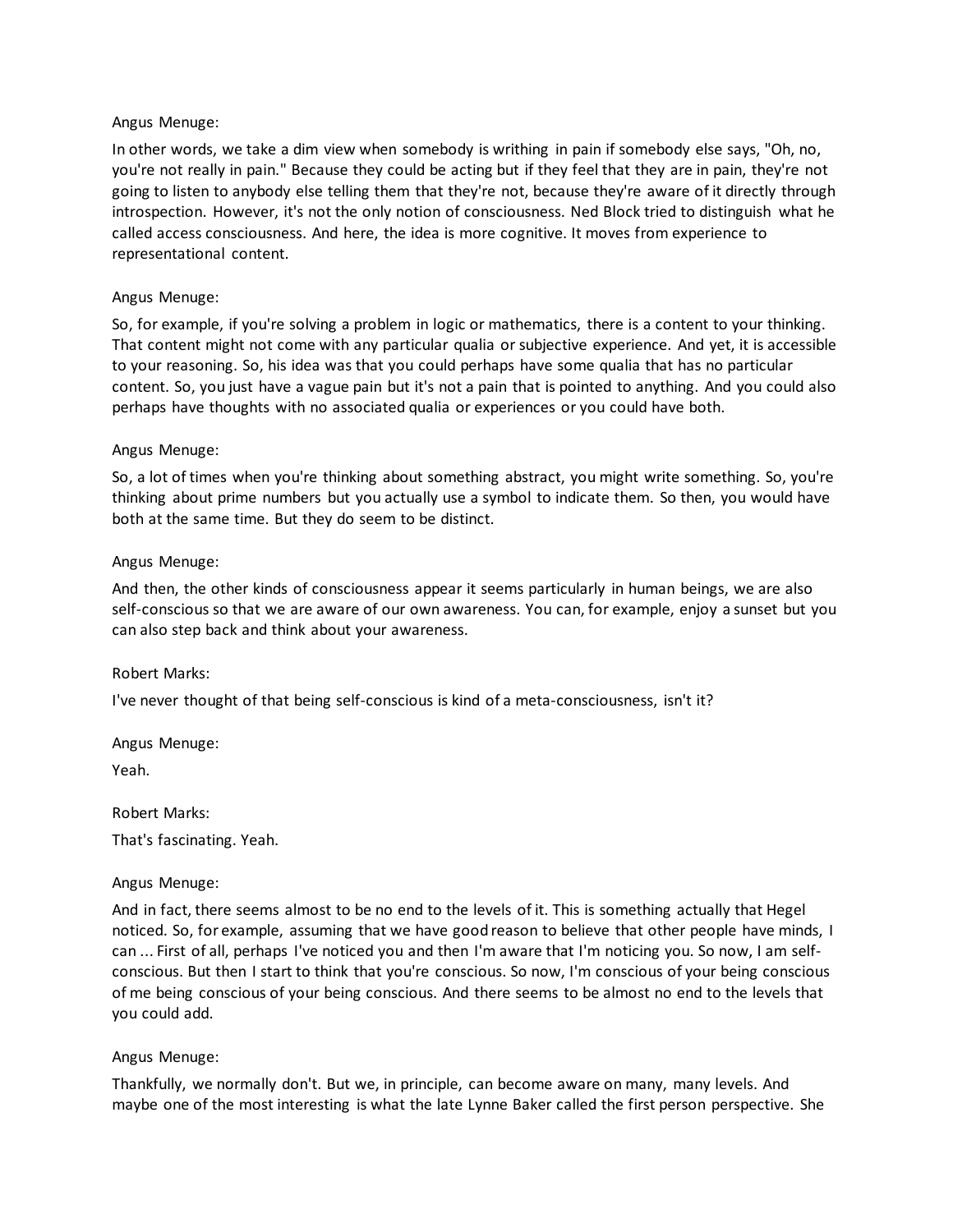noticed that we can be aware, as it were, from the inside of what our life will be like. So, when you're thinking to yourself, "Will I cry at my son's wedding?" That's very different than saying, "Will Angus Menuge cry at his son's wedding?" Or using either a name or a definite description, "No, I'm thinking about what it will be like to be me going through that."

# Angus Menuge:

And that shows I have an understanding of myself persisting over time. And likewise, when we regret things that we did in the past or we think about vacations, if such things ever come back again, that we are thinking about what it is going to be like for us to be in those perspectives. And we have a pretty good ability of mental simulation that allows us to empathize. We can't introspect other people's mental states, but we can, to some degree, think what it will be like to be that poor person who is suffering now.

### Robert Marks:

I have this experience all the time. I think so much about my consciousness in this meta-state that I don't enjoy life as much as I think I should. I think, "I'm enjoying life," and then I think, "Hey, I'm enjoying life," and I start thinking about my consciousness experience and the entire joy of the experience disappears. It's fascinating.

### Robert Marks:

You mentioned qualia. In artificial intelligence, I use this as an example of why artificial intelligence will never exist in the general sense, where you're going to have a duplication. Qualia for example is our perception of the color red. And I use the example that how are you going to explain the color red to a person that has had no sight since birth? You can't do it. You can explain its properties, its wavelength, that apples are red and other things, but the actual experience is cannot be communicated.

#### Robert Marks:

And if that is the case, how the heck are you going to be able to write a computer program to explain to a computer what the color red is? Qualia is not algorithmic, it can't be computed.

#### Angus Menuge:

Right. And that ties in well with the famous example of Mary, going back to Frank Jackson. He imagines a woman Mary in a room where everything is black and white and she is black and white as well. And she has studied and knows every scientific fact that there is about the physiology of color vision. Trouble is she's never actually seen anything red.

#### Angus Menuge:

And then one day, she leaves the room and for the first time sees a red rose. It does seem that she has acquired some new knowledge. She knows now what it is like to see red. And it's interesting one can get around things indirectly. So, colorblind people can stop at stop signs even though they don't have a red quale because they know what the function of that stop sign is.

Angus Menuge: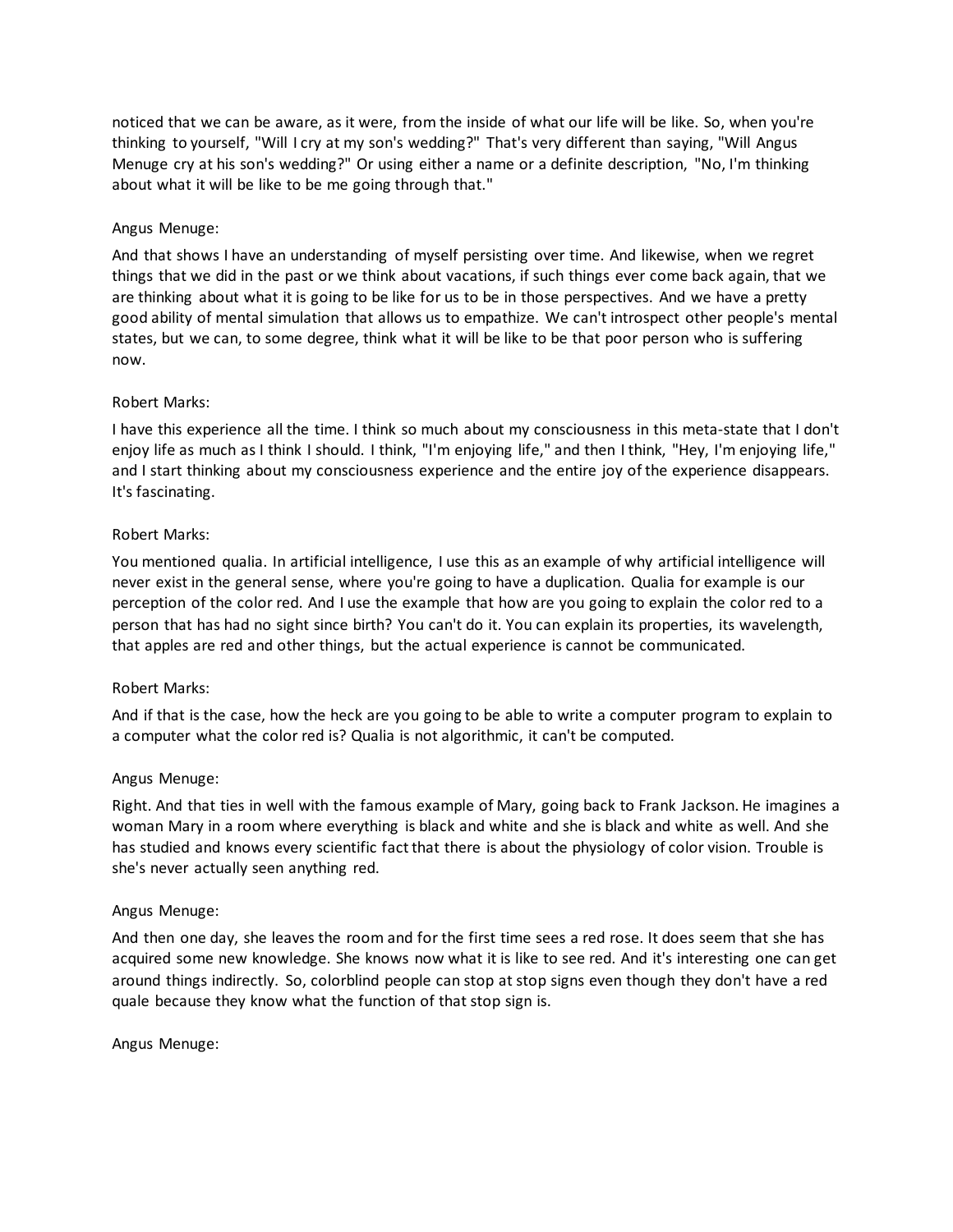And they can, in a sense, talk about red things and they know what somebody means in a sense when they say that blood is red, for example. But they don't have that same direct intuitive understanding as the person who has actually seen red.

### Robert Marks:

One of the evidences of near-death experiences is people who are blind from birth. They have the ability in their near-death experiences to go outside of their body and actually see. So, they experience qualia that they have never experienced before in their life. I find that fascinating and really a strong evidence of the mind-body problem of dualism.

### Angus Menuge:

Yeah. Blind near-death experiences are absolutely extraordinary because they recount information using color terms for colors which they have never actually seen with their eyes. And that's quite extraordinary because it seems as if they had some kind of independent access to them, because it's a difficult question. How could we know what was it like to have that experience?

### Angus Menuge:

That's an almost unanswerable question I suppose. But it is remarkable that they can recount things using language that describes things which they have never witnessed.

#### Robert Marks:

Okay. Let's get back to some of the models of consciousness here. You mentioned this in the last podcast, panpsychism. This seems to me to be a cop-out to people that can't define consciousness in materialistic form.

#### Angus Menuge:

Yeah. Panpsychism does seem to me a rather desperate move. It wants to say that within all of matter, it either has a mind or in panprotopsychism that it's incipiently mind-like. And that therefore, the mind is somehow a potentiality that's built into matter. And it's just a matter then of getting the right configuration and you will get all the wonders of mind appearing.

#### Angus Menuge:

One of the problems with this though is, of course, the unity of consciousness because if these individual particles are mind-like and then they formed together, what you would predict and expect is the emergence of many consciousnesses. And in fact, we find the most striking fact about consciousness is that it's unified.

#### Angus Menuge:

So, that problem which is also a problem for physicalism ... Because, I mean, physicalism has this very complex brain and we now know for certain that the different parts of the brain are used for processing information about different parts of an object, and yet in consciousness, that object is one thing like a blue bowl. It's not as if there is a consciousness of blueness and a consciousness of being a bowl and they're separate from one another. There's this objectual unity.

#### Angus Menuge: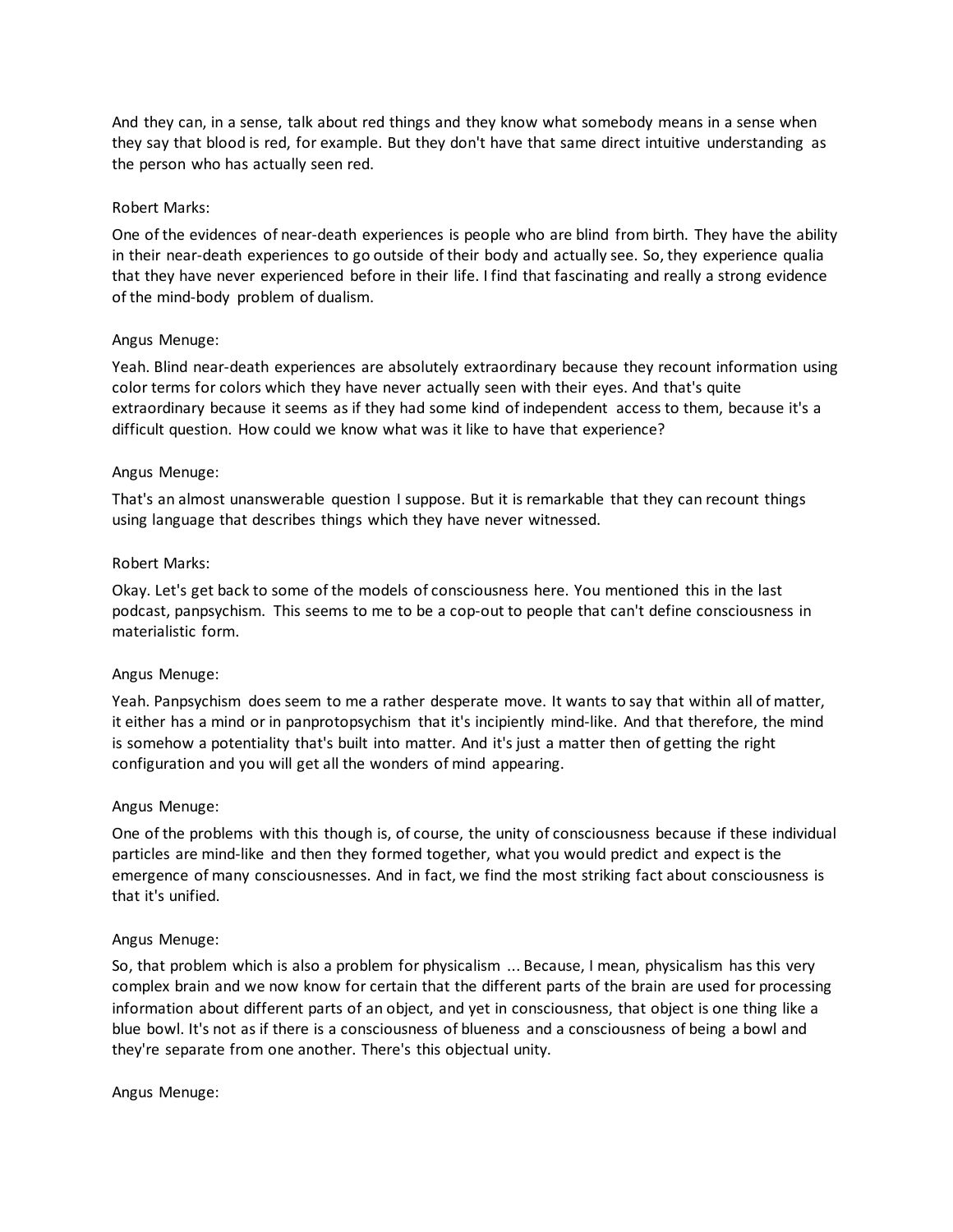And I think that that combinatorial problem is a strong problem for panpsychism just as it is for materialism.

### Robert Marks:

Yeah. I think the idea of assigning a consciousness to matter the same way you assign mass or energy or something like that is really stretching things. So, there are still people that are really backing the concept of panpsychism. And I suppose if you're a materialist, you don't have a lot of options but that's one of your options.

### Robert Marks:

Another model of consciousness is so-called integrated information theory. I had a chat with one of my mathematical heroes, Gregory Chaitin, and we talked about this and I confessed to him I did not understand integrated information theory as being popularized today by Christof Koch. He wasn't the originator, but he's the popularizer of it.

### Robert Marks:

And he admitted to me, and I was surprised, he says, "Yeah, I don't understand it either." This brilliant man didn't understand integrated information theory. In his case, he probably hasn't dug into it as much as he could. Do you know anything about integrated information theory? And do you have any opinions on it?

### Angus Menuge:

Yeah. I've looked at it. It's a somewhat interesting approach. It admits the hard problem of consciousness, namely that from nothing we know physically, can you predict or explain consciousness. So, it suggests that we go about it in the opposite direction.

# Angus Menuge:

What it basically says is that we first do an analysis of the essence of conscious experiences. And we call them, in the theory, the axioms. This is where we're going to begin. And we're going to accept consciousness as it presents itself. Now, that side of it I think is admirable. I get disturbed by eliminative materialists like Paul Churchland who seem to deny that we're really conscious, that we even have beliefs and desires. But these phenomena are there and that's denying the facts.

#### Angus Menuge:

So, he starts by accepting that there is an accessible intrinsic character of consciousness. And then, from that, tries to infer, "Well, what would the physical correlates of consciousness be like to support these characteristics of consciousness?" So, it's like a reverse engineering project. And what's interesting, too, is that it wants to be a scientific account. It wants to make scientifically testable claims about what the state of the cortex would have to be in order for you to have a conscious experience.

#### Angus Menuge:

And the idea is that it's correlated with the ability to have integrated representations of a certain kind. And so that when you're comatose or drifting off to sleep, what's happening is that ability to form those representations breaks down. And that's the point at which consciousness breaks down.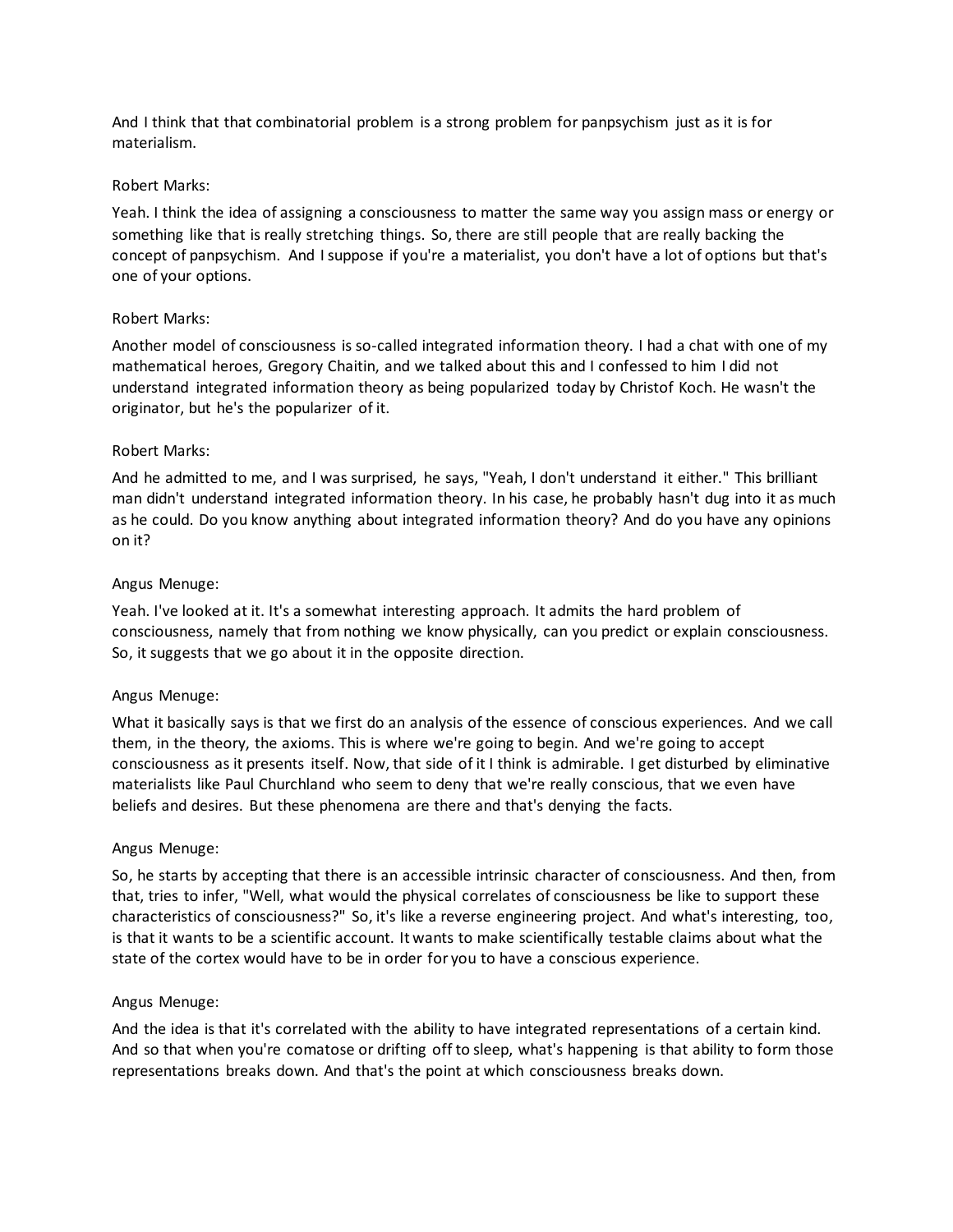So, I think it's worth following and looking into it. I tend to think though, there are going to be some obvious problems with it. It is offering, in effect, an allegedly causal account of consciousness. But the problem is that there is nothing about those physical substrates that really gives you any reason to expect subjectivity to arise. And there is nothing about those stakes that really explains intentionality.

### Angus Menuge:

So, you'll see sometimes it will talk about the structure or even the geometry of these representations. I'm not sure what's being said anymore because it seems like there are now physical metaphors being used of our thoughts. So, when I think about a triangle, my thought is not triangular. And intentionality, it really doesn't reduce to anything physical for some fairly obvious reasons. I can think about the future, but the future cannot be physically causing me to think about it. I can think about the Eiffel Tower right now, and it's not closely influencing me. And I can also think about non-existent objects like elves and hobbits.

### Angus Menuge:

So, the difficulty is even if you could find some of these causal correlates, most likely, they are just preconditions. It may very well be that normally, if your brain is not in a certain state, you won't be conscious of various things. That's the kind of thing I would expect scientists to be able to give good evidence for. But there's going to be a gap between these causal preconditions for you to be conscious in explaining what it is that you are thinking about or what it is that you are feeling. There's a content there.

# Angus Menuge:

And that intentionality doesn't seem to me to reduce to anything physical or be explained by those states of the brain.

# Robert Marks:

Okay. I think I have a better understanding now of integrated information theory than I did before. I read a report that Christof Koch gave his theory of integrated information theory to an audience of computer programmers who were very hopeful of a future of artificial general intelligence. And they did not like Christof Koch's claims that this would be not computable in the near future, that we had a long way to go into development of the future. So, that's rubbing people the wrong way, I guess, in some cases.

#### Robert Marks:

Okay. Another model of consciousness of which I am aware is so-called quantum consciousness. I'm really interested in this because reading the works of Roger Penrose, he maintains that the humans can do non-algorithmic things. And he looked around at the entire universe and he says, "Where do things happen in our universe that are not algorithmic?" And his conclusion was only in quantum mechanics when you have a collapse of a wave function to a specified outcome, do we have something which is non-algorithmic.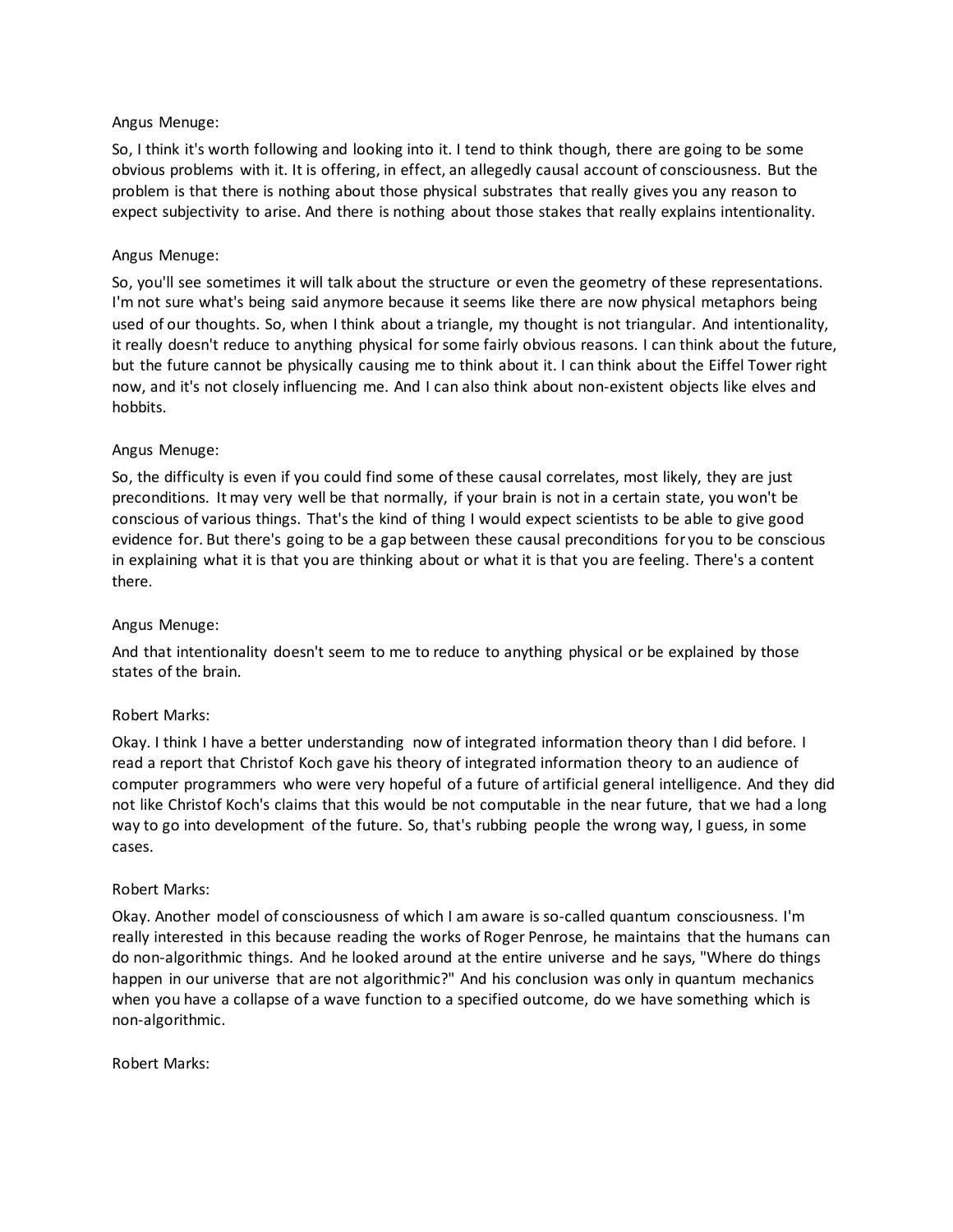So, I don't know if this relates to quantum consciousness, but there is a theory and a lot of work done in that area. What's going on in quantum consciousness?

### Angus Menuge:

Yeah. So, the idea of quantum consciousness is that quantum phenomena don't seem to develop in the same deterministic or algorithmic way as things in classical physics. And that this might explain human creativity and freewill and other powers of the mind which seem to be incompatible with classical deterministic physics.

### Angus Menuge:

So, one view in this area, you mentioned Penrose, his work is rather speculative because he's looking at quantum gravity and those ideas have not really been sorted out and resolved to this point. But Henry Stapp, following a particular interpretation of quantum mechanics, takes the view that perhaps what's going on is that the brain is a quantum system at the level of the ionic activity. And what that means is that there can be a superposition of possible states of the brain. Each one of them, for example, could represent a template for a different action.

### Angus Menuge:

So, you're deciding let's say which of five movies to go watch or watch at home. And there all these templates exist in superposition. They all have a certain probability of being selected but no one of them has been selected. What is it that explains why in the end, you watched one movie rather than the others? Well, going back to von Neumann, von Neumann had the idea that what's remarkable about quantum physics is that it seems that the observer makes a difference to the evolution of the system.

#### Angus Menuge:

So you can have this system where you have all of these possible states and you've got this wave function. What is it that makes the wave function collapse? Why is it that one of these states actually becomes actual? Well, von Neumann suggested that maybe it's the act of measurement. Now, he himself didn't distinguish between a mental act of measurement or a machine doing the measurement, but Stapp does. Stapp speculates maybe the brain is a quantum system and what consciousness adds is selective attention.

#### Angus Menuge:

So, when you're thinking of five things that you can do, the one that you end up focusing on and selecting is fixated. And then that ends up being the one that is realized and you end up actually doing. So, perhaps it is as it were that your mind measures your brain and that your consciousness causes this collapse of the wave function. And that goes on to explain the particular action that you do.

#### Angus Menuge:

And that would be compatible with a very strong view of free will called libertarian free will because no physical state of your brain determined what you were going to do next. It was just your conscious attention that really decided in the end which of those possible actions that you did that you weren't simply robotically forced to do it by states going on in your brain as in vagueness system.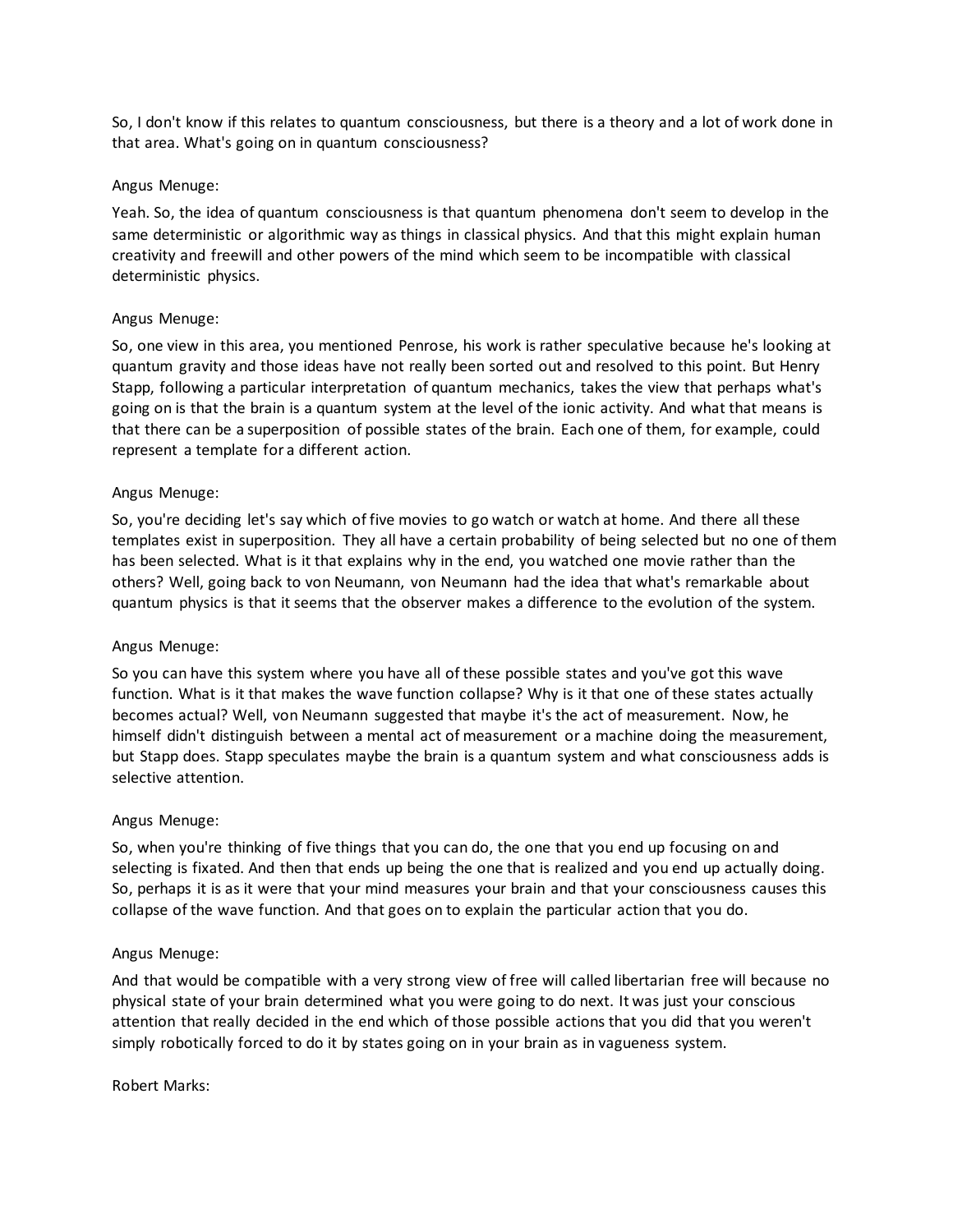Is quantum consciousness rooted in materialism? Can you look at a materialistic model of consciousness appeal to quantum consciousness and say, "This is materialistic?"

### Angus Menuge:

Gosh. Well, that's a tricky question. Most materialists, their paradigm is really set by older 19th century views of physical science. And so by definition, this goes beyond that. However, of course, if one defines materialism in terms of the latest theories of physical science, then you could say that, "Well, if physical science starts to allow a realm for consciousness, then I can embrace it."

### Angus Menuge:

But notice what it does, it will end up in a way trivializing one of the big debates between dualists and materialists. Because if we allow that consciousness is something in itself, sui generis ...

### Robert Marks:

Sui generis?

### Angus Menuge:

Not reduced with anything else. In other words, it is something of its own type or genus. So, it's analogous to in the history of physics. When they thought that electromagnetic radiation required the medium of the ether and then you had the Michelson–Morley experience that showed that, "No, it doesn't require that, it's its own thing," and we no longer regard electromagnetism as somehow reduceable to something that's mechanical.

#### Angus Menuge:

Well, likewise, what if physics will conclude finally, "Yeah, this is just hopeless. We can't reduce consciousness to any ordinary physical phenomena, but we just recognize it as its own kind of thing." And in fact, we need it in order to have a complete physics. Because after all, if you want that theory of everything that Stephen Hawking wants, in the end, as Thomas Nagel said, the theory of everything has to include the scientist as well as the world the scientist observes.

#### Angus Menuge:

Well, if I am going to have an account that fully explains what's going on when a scientist measures a system in quantum physics and deals with entanglement and all these other things, what if it turns out that that account must appeal to consciousness? Does consciousness then become part of physics? If it does, then in a way, the debate between physicalists and dualist dissipates because the physical has just absorbed consciousness.

#### Angus Menuge:

But the dualists would have won in this sense that they would have cried uncle and admitted that, "Yeah, consciousness doesn't reduce to any of these other things," which is what they'd been claiming for a few centuries.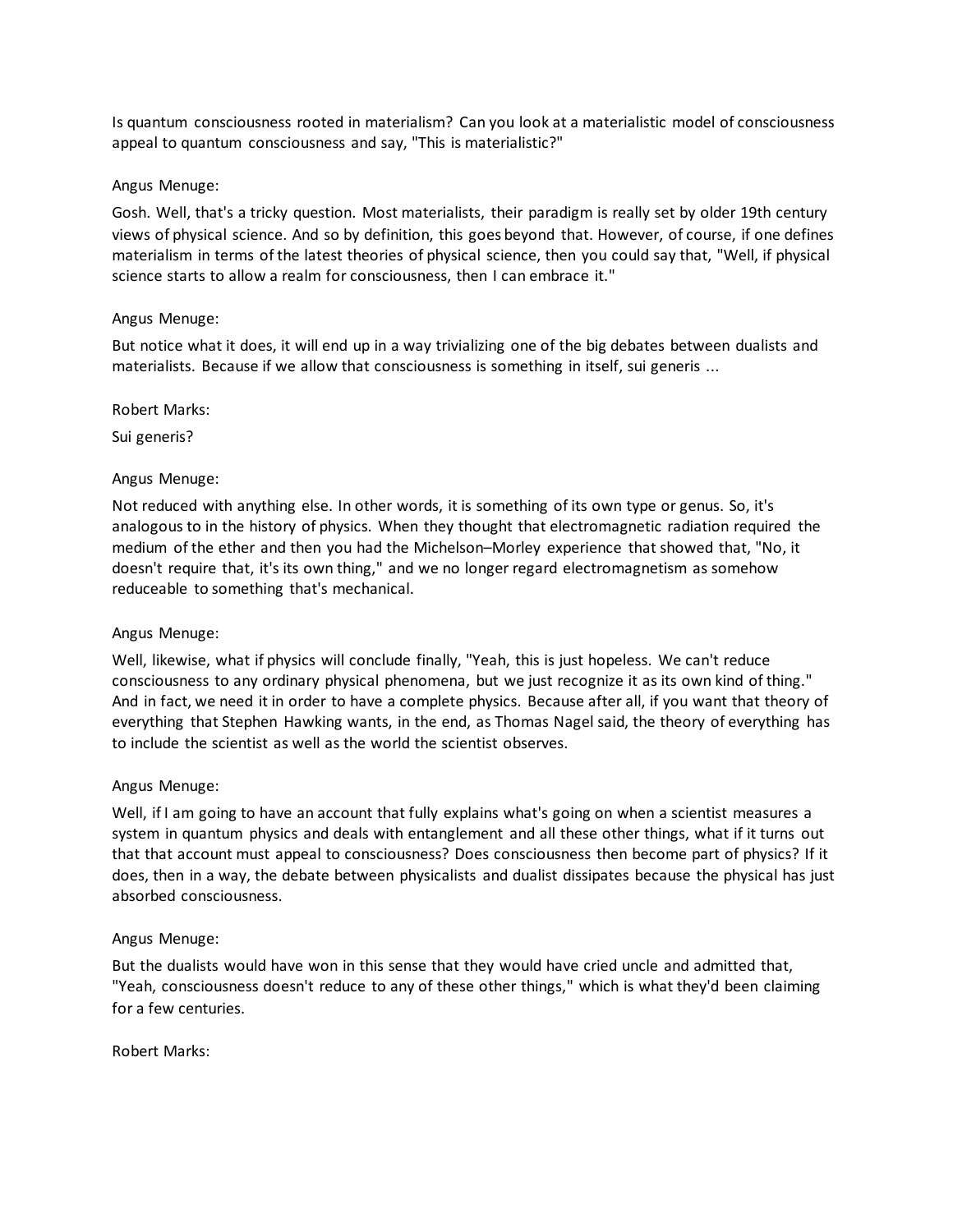Here is the big AI question. This is what I'm interested in. I know that I am conscious. Is there a way we can test for consciousness in others? And if we can, could we apply this test of consciousness in others to artificial intelligence? Can I test for consciousness in you? How would I do that?

#### Angus Menuge:

Well, it's a difficult question, but it begins I think with how we are going to generalize on the basis of our data. We find that all individuals naturally, as they develop as children, they develop the theory of mind and that leads them to naturally believe that other people have minds like they do. We are also aware that we do have a mind directly through introspection. And we can see that other people are relevantly like us in every other respect.

#### Angus Menuge:

So, it's very reasonable to conclude, because it's our natural judgment but because other people are like us in every other respect to conclude that they have minds. The problem is that when you move to artificial intelligence, artificial intelligence is so different from human beings, that now it is not an obvious or reliable extrapolation. So, when I test your consciousness by seeing if you produce pain behavior, part of the reason that that is convincing to me is I'm already convinced that you're the kind of being that could have a mind.

#### Angus Menuge:

With AI, the problem is I'm not already convinced of that. And because the system is so different than us, we run the problem that it might produce all the same behavior. It might simulate all of the behavior you would expect from someone who is conscious. Surely it's easy to program a robot for example that says, "Ow," and withdraws its hand when it touches something that's hot. It can have heat sensors and it can be programmed to do all that stuff. But that doesn't give me enough reason to think that it's really in pain.

#### Angus Menuge:

And part of the problem is is because it is so different from me in terms of its makeup. It's different from me in all these other respects. And therefore, I'm not confident that it's a reliable extrapolation.

#### Robert Marks:

Yeah. That seems to me to be the problem is differentiating between whether or not consciousness is being duplicated or mimicked. And I think that that would be a hard frog hair to cut.

#### Angus Menuge:

I think so. Yeah. And it is an odd situation because theoretically, it could be that there is something it is like to be this robot or AI system, and yet we would be in a position of being permanently agnostic about it.

#### Robert Marks:

We hear of Dr. Jekyll-Mr. Hyde dual personalities, but most of us only have one consciousness. What's the deal here? Why do we display a so-called unity of consciousness? Let me start out the questioning. What is the so- called unity of consciousness? It's an area in philosophy, is that right?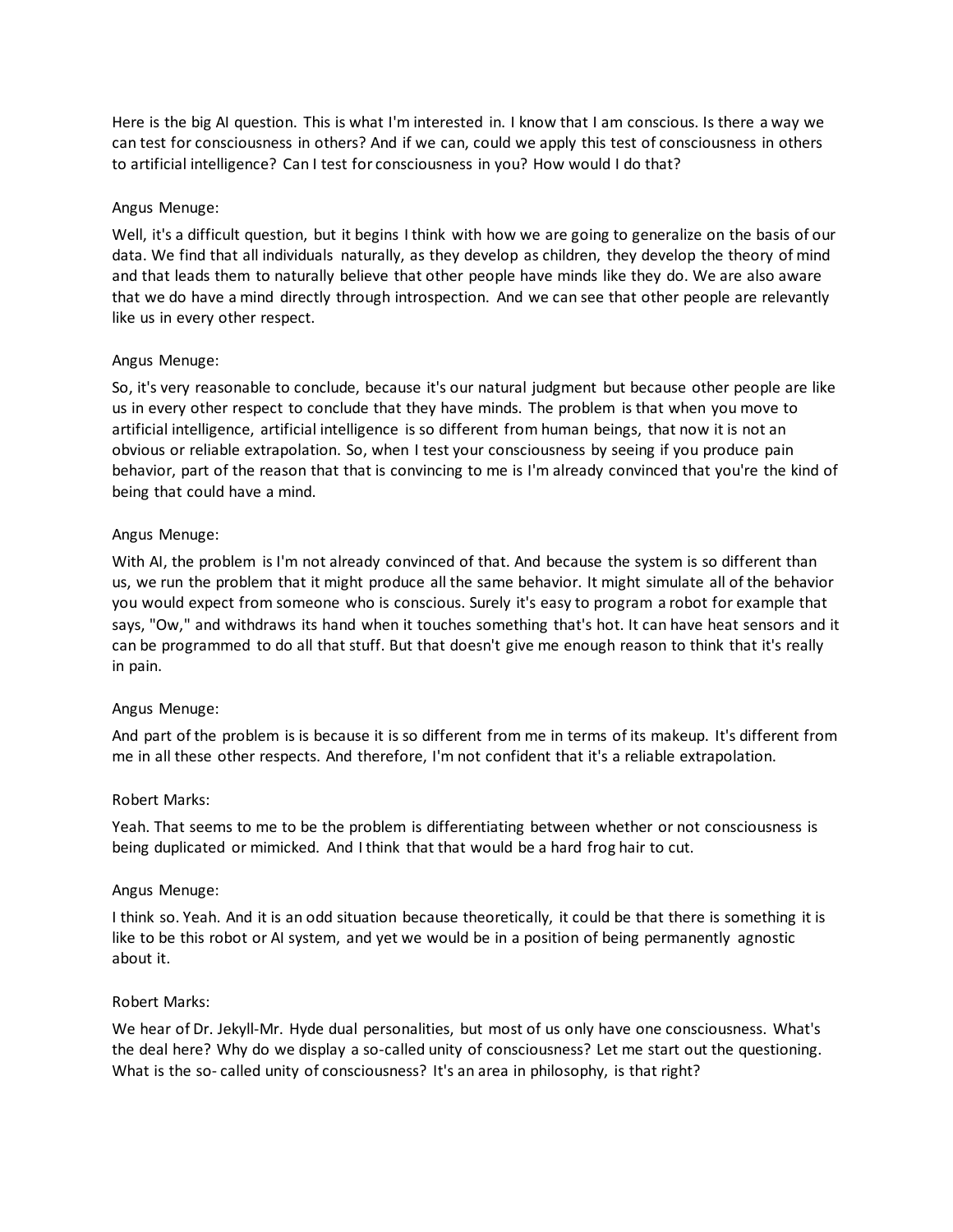Yeah. Going back a very long way, it's mentioned by Plato and Aristotle and later on by Kant, some of the great minds. It's the issue that there seems to be a remarkably singular conscious field. So, we can have many experiences concurrently. So, when you see a sunset, you hear the whooping of cranes go by, you smell the aroma of coffee and you feel the wind going through your hair, and yet all of those are unified in one conscious field.

### Angus Menuge:

So, it's not as if there is one consciousness witnessing the sunset, another consciousness hearing the cranes, another one feeling the wind, another one smelling to coffee. No, they are all experiences metaphorically located within one field of consciousness. And this problem has become even more remarkable as we know more about the brain because we now know that the brain is a highly distributed, it's a parallel-distributed system.

### Angus Menuge:

And we know that even with just one object, I mentioned before the example of that blue ball that's bouncing, well, the part of the brain that's concerned with color, and the part of the brain which is concerned with shape, and the part that's concerned with motion are all different. And yet, we integrate that and we are conscious of one object. So, there's a unity both in the sense that many experiences belong to one consciousness, but also that we experience objects and activities as integrated halls within that experience.

### Robert Marks:

That is fascinating. I've learned about, what was it, it's called a split-brain operation where people that are epileptic sometimes go in for operations. The neurosurgeon goes in and separates the right and left hemispheres. Because I guess what happens as I understand it is that the signal for the epileptic fits starts on one side and it's communicated to the other side.

# Robert Marks:

But by splitting the brain, you eliminate that path from one side to the other and therefore get rid of the epileptic fits. The part I found fascinating in the split-brain experiments, according to talks with Michael Egnor, is that the peoples don't change their personalities very much. And it seems like they don't change their consciousness. That to me is astonishing. That really seems to contribute to this idea of unity of consciousness in a very strong way.

#### Angus Menuge:

It does because early on when those experiments were first done or treatments for patients, it was thought that, "Oh look, we can split consciousness, and now there will be two consciousnesses, one for each hemisphere." But Tim Bayne who is an expert on the unity of consciousness says, "No, really the best explanation of what is going on is that there is one consciousness that can split its attention and it's doing two different kinds of processing depending on the hemisphere involved."

#### Angus Menuge: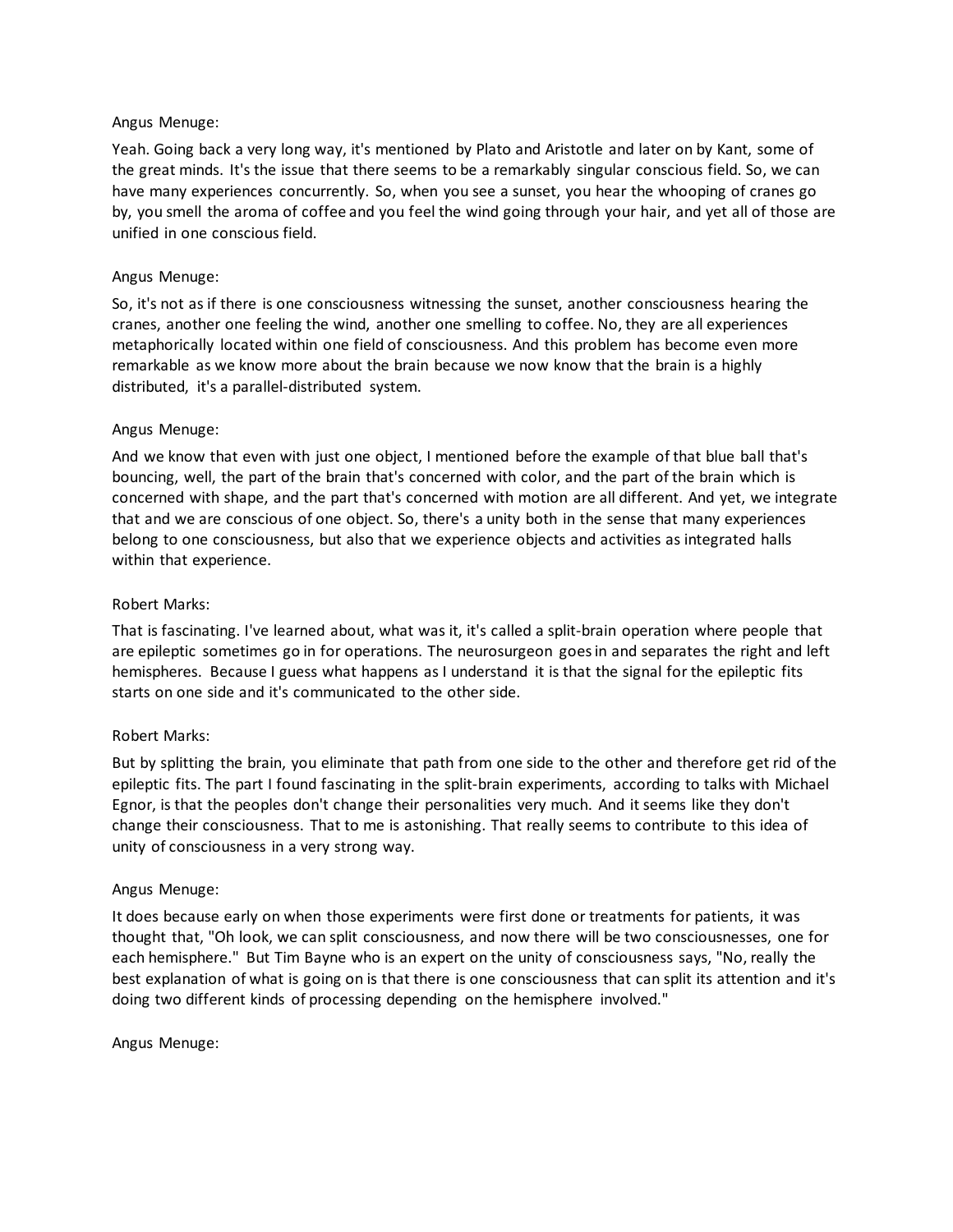And so, it might be that one hemisphere doesn't have everything it needs for certain kinds of cognitive tasks. But it's really one consciousness that's splitting its attention two different ways. It's not two different consciousnesses, according to him.

### Robert Marks:

We hear about, at least in the movies and this is about all I understand about it, of split personalities. People who turned into a Dr. Jekyll, Mr. Hyde. Sally Field starred in a, I forget what the name of the movie is, but it was about a girl that had numerous split personalities. And would we say here that this is an exchange of consciousness? Is this just something in psychology as opposed to philosophy? Or what's going on here?

### Angus Menuge:

Well, it seems to me the best explanation of what's going on is that there is a change in the access to certain information. There's really one subject, but just as in a split-brain cases, it can switch its attention. So, in these different modes, what you find is that one personality finds memories and experiences of another personality inaccessible much like the Jekyll and Hyde account that you gave.

### Angus Menuge:

But there isn't really a reason to think that there are multiple subjectivities or conscious subjects. It's just that this one subject can enter different modes and the kind of information and experiences they have in one mode then is not necessarily accessible in another mode.

### Robert Marks:

That's interesting. So, the single dose of consciousness is always applicable, but it's like a little switch is thrown to switch you from a Dr. Jekyll to Mr. Hyde and you don't relate to the other one while you're doing the switch. I remember the name of the Sally Field movie. It was Sybil, S-Y-B-I-L. It was in 1976. And she goes through, because of abuse as a child, all of these split personality traits. So, that is really interesting stuff.

# Robert Marks:

What is the idea of too many thinkers? That's also a field in philosophy, too many thinkers. What's going on here?

#### Angus Menuge:

The too many thinkers problem is one that arises for what are called complex views of personal identity. The simple view of personal identity is that your soul or your mind is always you. That's a kind of a dualist view. The complex view is, no, it's based on some kind of continuity, either continuity of brain states, physical continuity or continuity of memories, mental states. And in the scenarios that are described, they create problems for this view.

#### Angus Menuge:

Here's a few examples. Suppose that there is an ontological three-dimensional copier. It can duplicate people physically. So then, you and your doppelganger which is just like you in every way physically, you kind of share a common origin. This copy was made from you and there's continuity. Since the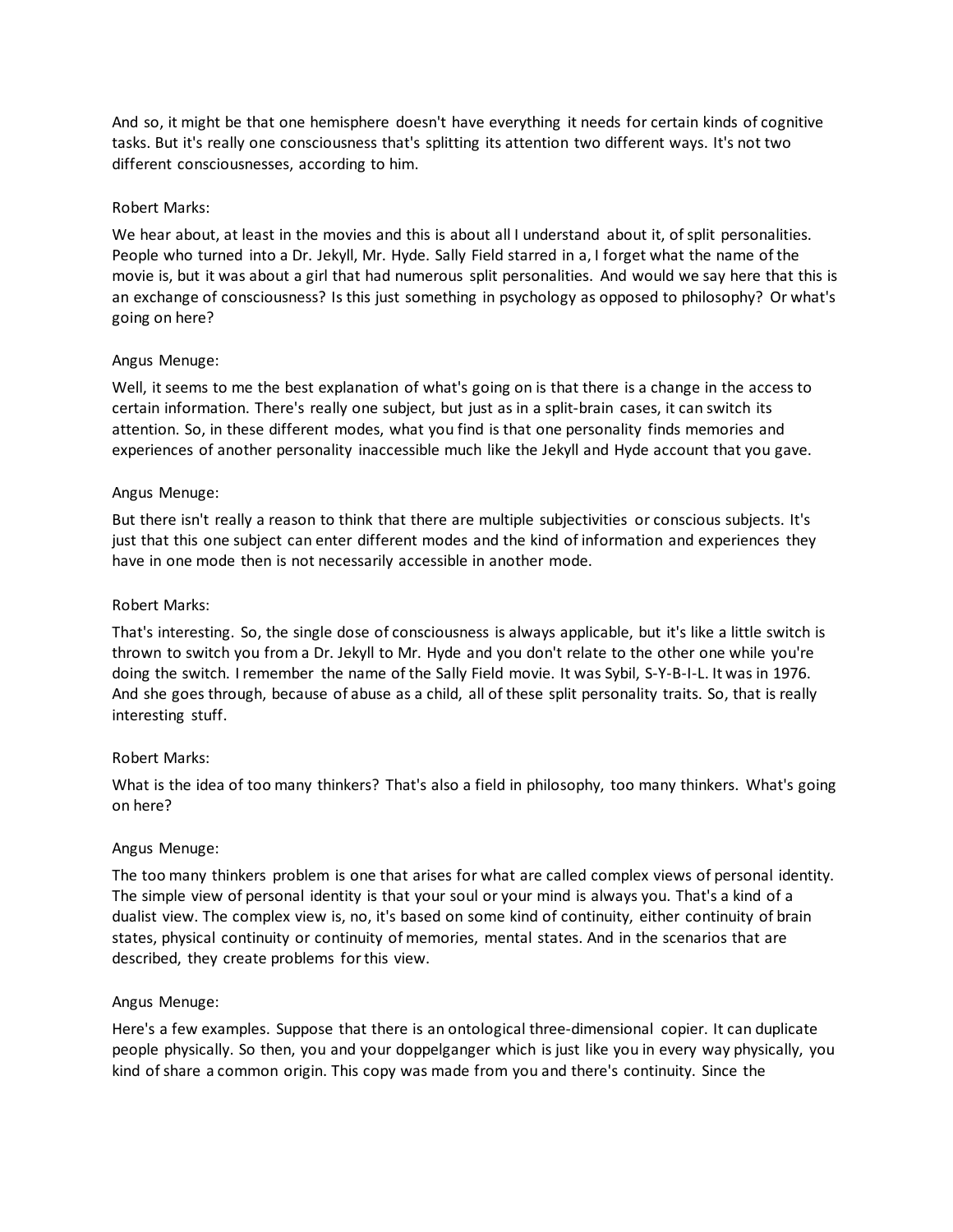continuity is there, it would seem that there's now two of you. The problem is there can't be two of you because two things cannot be one thing.

### Angus Menuge:

There's another problem raised by Richard Swinburne. He imagines that he's going to have an operation where each of his cerebral hemispheres is placed in another person. So, you've got to think that there are two other people. One of them has a missing left hemisphere. The other one has a missing right hemisphere. Your left hemisphere goes into the first one, your right into the other one. Well, they are continuous with the original you.

### Angus Menuge:

And so, it would seem that if you based identity on continuity, they both have to be you. But they can't both be you because two things cannot be one thing. The options really are either that you don't survive at all or you survive as one of them rather than the other one but you can't survive as both. And this has been developed even further when we consider what's necessary for consciousness according to materialism. It must be that it is having the right kind of neurological complexity.

### Angus Menuge:

Well, the problem is that we see that someone can continue to be conscious even though their brain is being changed by an operation or something has been added to it. And yet, they're the same consciousness. Secondly, that over time, your brain from the point of view of physics, looks mostly like a cloud of particles. And yet, you remain the same person.

# Angus Menuge:

Or here's the difficulty. There are many candidates for the brain that could generate consciousness at one time. So, in other words, your whole brain or many, many subsets of it would all be sufficient according to materialism to generate consciousness. So then, why aren't you many consciousnesses at one time? Likewise, over time, if your brain is this constantly changing cloud of atoms with bits of matter being added and removed all the time, why don't you keep changing from one consciousness to another? In other words, why do we even stay the same person over time at all?

#### Angus Menuge:

And it would be a total fluke to say that all these different clouds of atoms would always produce the same consciousness. Whereas if you take the simple view, well, it's because there's something constant. You have this one soul at and over time, and that explains why you are one consciousness at and over time. The physicalism seems to implausibly predict that you should be many consciousnesses at one time and many over time. And this is just not what we observed.

#### Robert Marks:

I looked up some information because one time I heard that the entire mass of your body changes every seven years or something like that. And looking deeper into it, that isn't the case. I guess there's cells that change quite a lot. And then there's cells that don't change a lot. And one of them, for example, is the neurons that you keep the same neurons.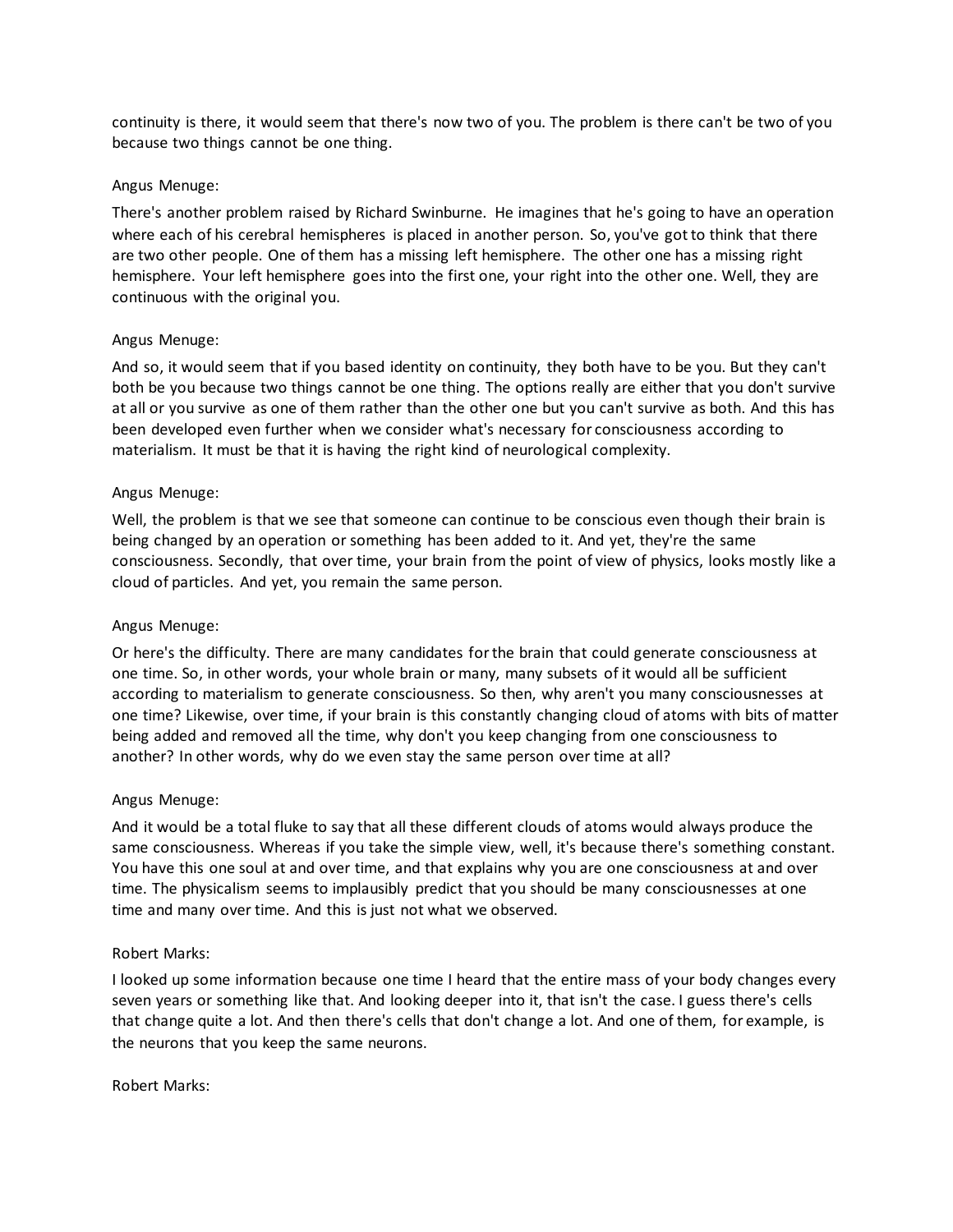One that I was really dismayed to hear about was fat cells, that they last forever. And they have kind of an immortality associated with it. But it did not address what you alluded to which was the idea that they are probably replaced maybe one atom or something at a certain interval of time. And the fact that you remained still the same person is frankly astonishing.

### Angus Menuge:

Yeah. Because if 100% of your neurons are sufficient to generate consciousness, and so are 99.9% and 99.8%. When you look at all of those subsets, why doesn't each one of them generate a different consciousness? And the same thing as, yeah, over time, lots of parts are being changed in various ways, why don't they keep generating different consciousnesses instead of what we see is there's continuity?

### Angus Menuge:

And we notice from our own experience because when you're listening, for example, to a phrase in a symphony that you are listening to, you have the sense, "Oh, yeah, here is that theme coming around again." That presupposes that you are the same person who heard that theme the first time. There are experiences that we have ... Likewise, when you do a demonstration in mathematics and logic, you're reliant on the fact that you're arguing from premises that you previously understood. And you know where you are in the proof based on lines that you have already proved and know what you're moving on to.

### Angus Menuge:

All of those kinds of thinking presuppose that you're the same person from beginning to the end of the proof. Otherwise, you wouldn't really be the one drawing the conclusion. It would be like one person was studying the problem and another person, the conclusion occurred to them, but they didn't reason from the premises to the conclusion.

#### Angus Menuge:

Same with our actions, I mean, what's the point of doing all that work in pre-med or pre-law if it's somebody else who goes to law school or med school? Because given the debts, you might want to do that, right? But nonetheless, that's not actually how we think. We are planning our own future based on our current actions assuming all the while that it is going to be us that does these things.

#### Angus Menuge:

If we can't account for that kind of identity over time properly, we actually undercut the rationality of human action. Why is the scientist bothering to do these experiments to confirm or refute his theory if it's not going to be him or her who ends up discovering the results?

#### Robert Marks:

Let me end our discussion together by asking you an outlier question. Elon Musk is developing something called Neuralink. It's a chip which goes into the brain. And it seems to me that its immediate application is going to be to those that are handicapped. It is going to be able to allow them to communicate directly to objects that they can't control normally because of their handicap.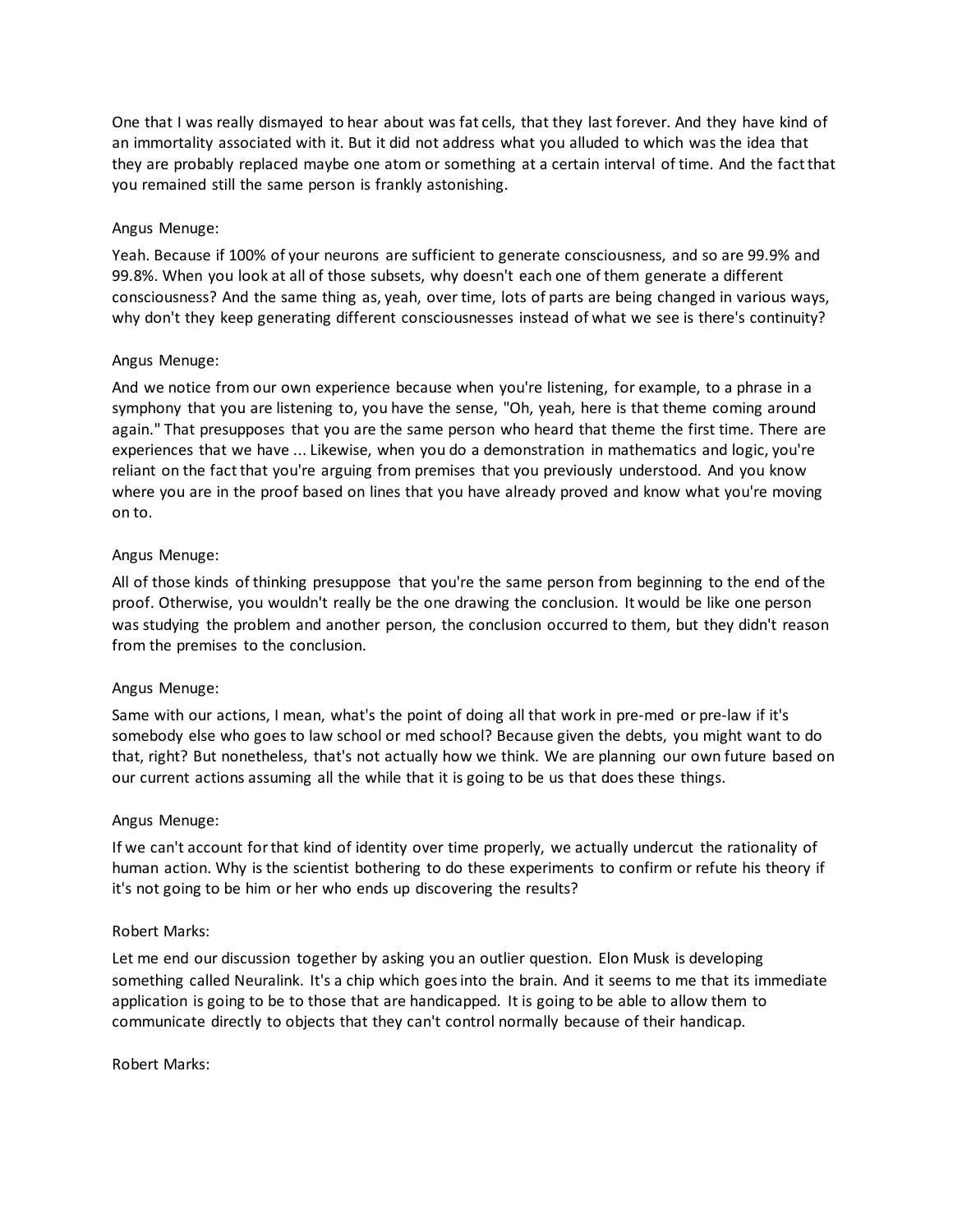Do you see something like Neuralink or augmentation of the human brain ever changing our consciousness and what we consider it to be conscious?

### Angus Menuge:

Well, it's going to depend on what we mean by consciousness because it could change our access consciousness. What it can do is it can repair deficits in the flow of information so that now, a person is able to say or do something because there was a problem in sending that information to their organs and they were not able to do it.

### Angus Menuge:

And likewise with hearing, there are going to be chips that will actually repair some of the neurological damage and that may restore hearing to people. But it's not that the basic ability to be aware of something has been changed, that phenomenal consciousness, either you have it or you don't, it's just that what you're able to access and do with that consciousness will be improved by improving the flow of information to and from your consciousness.

### Robert Marks:

But it won't change the consciousness per se?

### Angus Menuge:

Yeah, not what it is in itself, just its contents. In other words, you'll be able to be conscious of some new things. I mean, this is not surprising really. When you think about it, if you put on infrared goggles, you can see things in the dark that you couldn't see before. That didn't give you some consciousness that you didn't have in the sense that you went from not being aware to being aware. It's rather that now, you are aware of different things. So you've got access to information which you didn't have before.

#### Robert Marks:

That's interesting. When I do mathematics, for example, I can only add or multiply two numbers at a time. That's the reason if I multiplied like 619 by 413, I have to write it down because that paper is my short-term memory on what I'm doing. I can only do one multiplication and then a carry at a time.

#### Robert Marks:

And it doesn't seem to me that Neuralink is going to improve that. I think that people think that we are going to be super people with super abilities to think and create. But I cannot comprehend that improving what I do which is kind of one thing at a time with, of course, a short memory. You mentioned about doing a proof. You have to have that short-term memory about where you're going and what you're trying to accomplish. But I don't see that as helping very much. Do you have any thoughts on that?

#### Angus Menuge:

Yeah. I mean, the instruments will obviously speed up the time before we get to a result. But really, what we're doing is we're delegating something to a machine. Just like when we use a calculator or a computer, it doesn't in and of itself make us any more conscious. So, we will be aware of the answer more quickly, but we won't be aware of thinking to the answer more quickly because, in fact, this device is going to be doing that transformation for us.